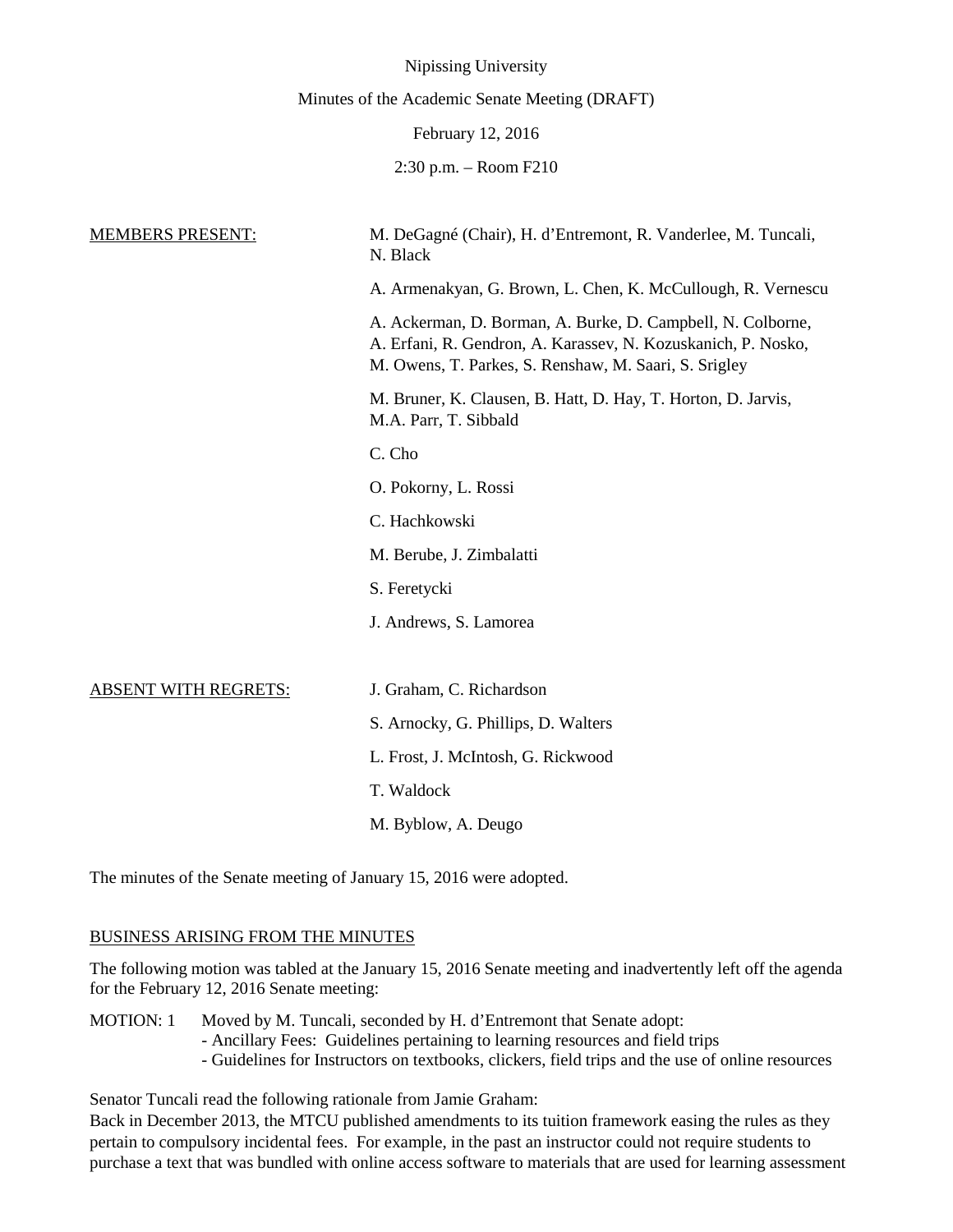(quizzes and tests). Nor could a student be required to purchase a clicker for use in class to track interactive input. There are a number of other examples but these were the key ones. Where an institution wishes to require students to purchase the textbook bundle as noted above or a clicker to be used in class, it must pass and publish its policies as they pertain to required purchases. In the absence of a published policy, a student cannot be required to make such purchases. The existing policy took some time to develop but was the outcome of discussions that stretched over a year and a half.

## CARRIED

In response to a question from the last Senate meeting regarding if and when Town Hall meetings would be held to discuss the Price Waterhouse Coopers Report, the President advised that a tentative date of March 1<sup>st</sup> has been scheduled for the first meeting with further meetings to follow at the Bracebridge and Brantford campuses. Similar presentations will also be scheduled for our students. The Town Hall meetings will consist of updates on a variety of initiatives as well as progress in regards to the PWC recommendations. A question and answer period will follow.

# QUESTION PERIOD

Senator Jarvis directed a question to President DeGagné regarding the Brantford campus. He begin by quoting from a news release from 2007 regarding the agreement with Brantford and financial commitments. He asked the President to comment on the possibility of moving forward in Brantford without the continued involvement of Wilfrid Laurier University, rather than moving out of that city in 2018. In response, the President advised that the financial prospects of the program were long term and we would not be prepared to go forward and go it alone.

A request was made for information and direction as to where we stand in regards to the Globe & Mail article on the Price Waterhouse Coopers Report. A Senator asked if the University was in as dire straits as the article indicated? The President advised that the release of the Globe & Mail article was regrettable. The Administration had cautioned about any outside distribution of the report. The report was a snapshot of time. Even as the report was being written, many suggestions were being followed and a year of decisive action including significant reduction of staff and the closure of two campuses had already taken place. We have no concerns about students coming to Nipissing University as long as we continue to take action regarding our financial situation.

In follow up to a discussion held at a recent Board of Governors meeting regarding the intention to fill the Associate VP Academic position, questions were asked whether the position would be an internal hire and if there is a plan. The Provost advised that there is a plan and clarified that the Board of Governors modified the policy regarding senior academic appointments in anticipation of the position being filled. The rules on the process need to be defined. The timeframe to expect further information might be the March Senate meeting. The position will have more of a focus on research and graduate studies as the development of this area is important. The support is required as there is a need for more graduate programs to be created.

In response to an inquiry regarding the status of the organization of a campaign to establish a fund raising strategy, the Provost advised that the process had been side tracked the last few months and that a report would be available in June.

Senator Feretycki requested information regarding the revised academic schedule that was jointly proposed by the Faculty Association and the Student Union at the December Special Meeting of Senate. During that meeting, a revised schedule was put forward that reduced the number of weeks of in class instruction (including the elimination of classes January 4-11), and included delivery of materials via blended or distance learning methods. The following questions were raised: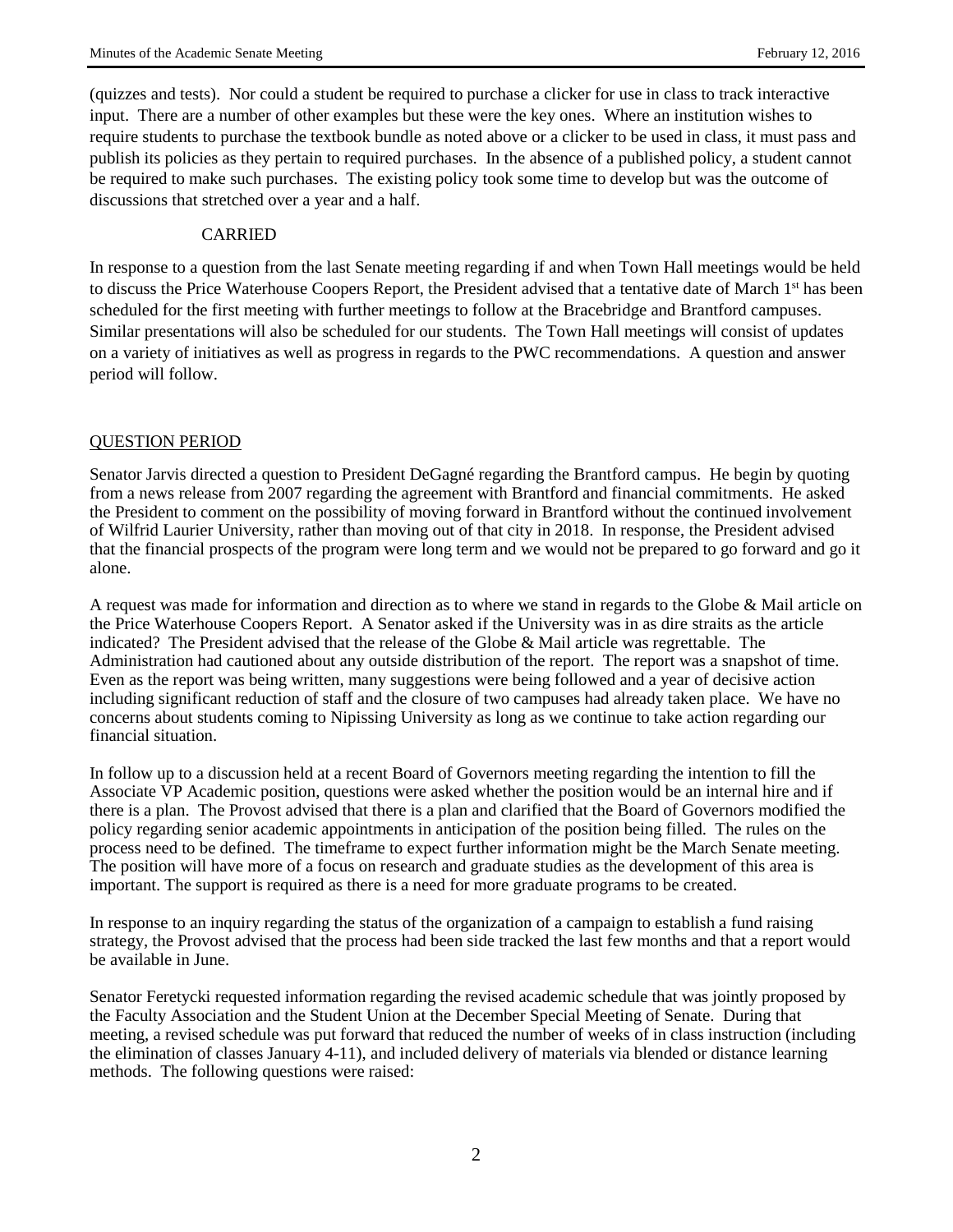- 1. Is there any information available that would indicate how many fall 2015 courses used blended learning to achieve their learning objectives?
- 2. Could Senate please provide comment on the following: in light of the shortened fall 2015 schedule, how many courses achieved all of their learning objectives, and how many did not?
- 3. Overall, was the use of blended learning successful in the fall 2015 term? If not, are there plans to adjust for winter 2016? If blended learning was successful, are there any plans to adjust the number of weeks of in class instruction for 2016/2017 or subsequent years?
- 4. What impact, if any, did the change in instruction time have on students, and how might this impact their ongoing studies?

The Provost asked if any Senators could answer these questions. As the questions were detailed and the answers were not available on hand they will be distributed to the appropriate parties so that a discussion can be held at a future meeting of Senate.

A question was asked regarding the feasibility of having Senate meetings taped for record keeping purposes. The Provost advised that this request had been discussed in the past, but issues regarding the recording of meetings were raised. The Senate meeting minutes are not recorded verbatim. To achieve more clarity it would be beneficial to have questions and motions sent to the Senate Recording Secretary electronically.

## REPORTS of STANDING COMMITTEES and FACULTY or UNIVERSITY COUNCILS

## **SENATE EXECUTIVE COMMITTEE**

### • **February 4, 2016 Report**

MOTION 2: Moved by M. DeGagné, seconded by A. Ackerman that Senate receive the Report of the Senate Executive Committee dated February 4, 2016. CARRIED

## **UNDERGRADUATE STUDIES COMMITTEE**

#### • **December 17, 2015 Report**

MOTION 3: Moved by M. Tuncali, seconded by A. Burke that the Report of the Undergraduate Studies Committee, dated December 17, 2015 be received. CARRIED

#### **FACULTY OF APPLIED AND PROFESSIONAL STUDIES**

#### **School of Business**

- MOTION 4: Moved by M. Tuncali, seconded by A. Armenakyan that Senate approve the addition of ADMN 4346 Field-Based Consulting Project. CARRIED
- MOTION 5**:** Moved by M. Tuncali, seconded by A. Armenakyan that Senate approve that the restriction for ADMN 3907 – Insurance and Risk Management pertaining to BComm students, be removed. CARRIED

#### **School of Human and Social Development**

**Non-Substantive:**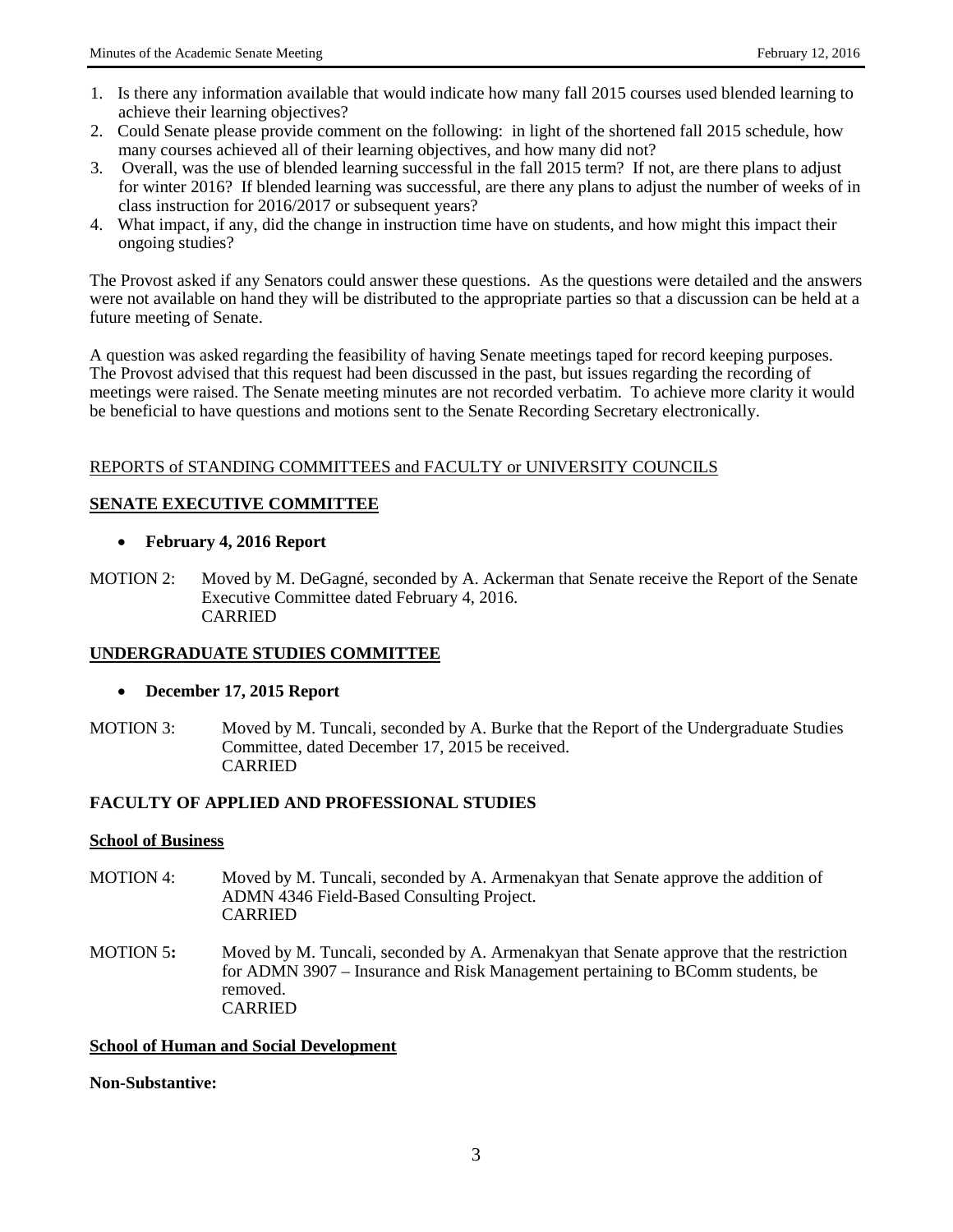That the title of CHFS/PSYC 4016 Program Evaluation and Clinical Outcomes Management be changed to CHFS/PSYC 4016 Program Evaluation and Outcomes Management.

# **FACULTY OF ARTS AND SCIENCE**

### **Biology and Chemistry**

| <b>MOTION 6:</b>       | Moved by M. Tuncali, seconded by P. Nosko that Senate approve that the prerequisite for<br>BIOL 2346 Techniques in Forest Ecology and Management be changed as follows:<br>From: BIOL 1007 or GEOG 1017<br>To: BIOL 1007 or GEOG 1017 or ENSC 1005<br><b>CARRIED</b> |
|------------------------|----------------------------------------------------------------------------------------------------------------------------------------------------------------------------------------------------------------------------------------------------------------------|
| <b>MOTION 7:</b>       | Moved by M. Tuncali, seconded by P. Nosko that Senate approve that the prerequisite for<br>BIOL 2446 Principles of Ecology be changed as follows:<br>From: BIOL 1007<br>To: BIOL 1007 or ENSC 1005<br><b>CARRIED</b>                                                 |
| <b>MOTION 8:</b>       | Moved by M. Tuncali, seconded by P. Nosko that Senate approve that the prerequisite for<br>ENSC 3007 Environmental Issues in Forestry be changed as follows:<br>From: BIOL 2446<br>To: BIOL 2446 or ENSC 2006 or ENSC 2007<br><b>CARRIED</b>                         |
| <b>MOTION 9:</b>       | Moved by M. Tuncali, seconded by P. Nosko that Senate approve that the prerequisite for<br>BIOL 3007 Environmental Issues I Forestry be changed as follows:<br>From: BIOL 2446<br>To: BIOL 2446 or ENSC 2006 or ENSC 2007<br><b>CARRIED</b>                          |
| <b>MOTION 10:</b>      | Moved by M. Tuncali, seconded by P. Nosko that Senate approve the Minor in<br><b>Environmental Science.</b><br><b>CARRIED</b>                                                                                                                                        |
| <b>English Studies</b> |                                                                                                                                                                                                                                                                      |
| <b>MOTION 11:</b>      | Moved by M. Tuncali, seconded by B. Hatt that Senate approve Motions 12 through 38 as<br>outlined as an omnibus motion.<br><b>CARRIED</b>                                                                                                                            |
| <b>MOTION 12:</b>      | Moved by M. Tuncali, seconded by B. Hatt that Senate approve the addition of the new<br>course, "ENGL 2256: Double Agents: Canadian Literature Before 1914," to the Nipissing<br>University Calendar under English Studies.                                          |
| <b>MOTION 13:</b>      | That Senate approve the addition of the new course, "ENGL 2257: Hyphenated-Canadians:<br>Canadian Literature After 1914," to the Nipissing University Calendar under English<br>Studies.                                                                             |
| <b>MOTION 14:</b>      | That Senate approve the addition of the new course, "ENGL 2266: Adventurers, Outlaws, or<br>Pioneers of the Frontier: Early American Literature," to the Nipissing University Calendar<br>under English Studies.                                                     |
|                        |                                                                                                                                                                                                                                                                      |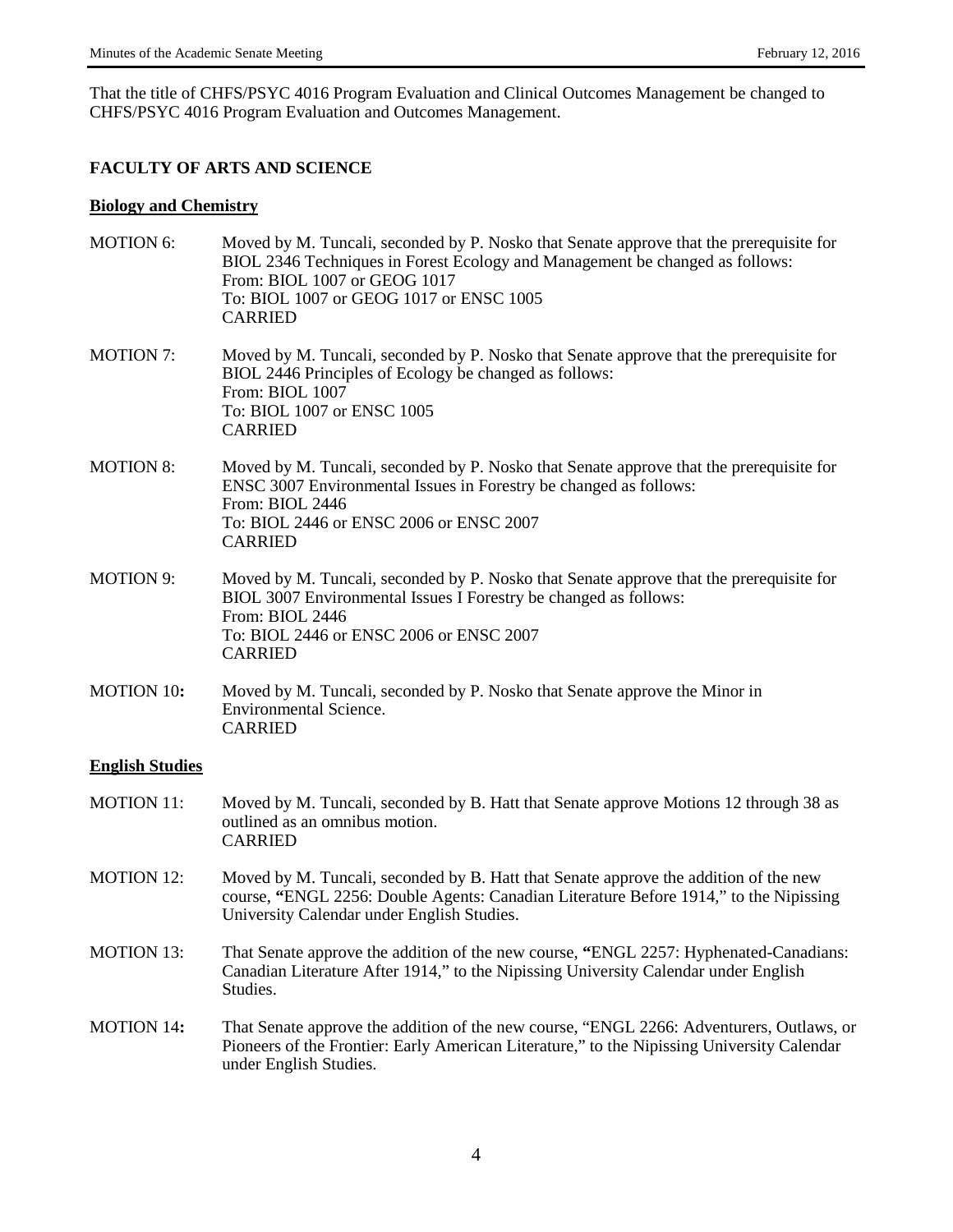| <b>MOTION 15:</b> | That Senate approve the addition of the new course, "ENGL 2267: "Make It New":<br>Contemporary American Literature," to the Nipissing University Calendar under English<br>Studies.                                                                                                                                                                                                                          |
|-------------------|--------------------------------------------------------------------------------------------------------------------------------------------------------------------------------------------------------------------------------------------------------------------------------------------------------------------------------------------------------------------------------------------------------------|
| <b>MOTION 16:</b> | That Senate approve the addition of the new course, "ENGL 2446: Children's Literature<br>Before 1914," to the Nipissing University Calendar under English Studies.                                                                                                                                                                                                                                           |
| <b>MOTION 17:</b> | That Senate approve the addition of the new course, "ENGL 2447: Children's Literature<br>After 1914," to the Nipissing University Calendar under English Studies.                                                                                                                                                                                                                                            |
| <b>MOTION 18:</b> | That Senate approve the addition of the new course, "ENGL 2616: Topics in Visual<br>Storytelling," to the Nipissing University Calendar under English Studies.                                                                                                                                                                                                                                               |
| <b>MOTION 19:</b> | That Senate approve the addition of the new course, "ENGL 2617: Representing Conflict,"<br>to the Nipissing University Calendar under English Studies.                                                                                                                                                                                                                                                       |
| <b>MOTION 20:</b> | That Senate approve the addition of the new course, "ENGL 2626: Topics in Speculative<br>Fiction," to the Nipissing University Calendar under English Studies.                                                                                                                                                                                                                                               |
| <b>MOTION 21:</b> | That Senate approve the addition of the new course, "ENGL 3056: Topics in Canadian<br>Literature," to the Nipissing University Calendar under English Studies.                                                                                                                                                                                                                                               |
| <b>MOTION 22:</b> | That Senate approve the addition of the new course, "ENGL 3246: Desire and Identity in<br>Early Modern Literature," to the Nipissing University Calendar under English Studies.                                                                                                                                                                                                                              |
| <b>MOTION 23:</b> | That Senate approve the addition of the new course, "ENGL 3247: Transgressing Boundaries<br>in Early Modern Literature," to the Nipissing University Calendar under English Studies.                                                                                                                                                                                                                         |
| <b>MOTION 24:</b> | That Senate approve the addition of the new course, "ENGL 3096: Bawdy Politics: Writing<br>the Restoration," to the Nipissing University Calendar under English Studies.                                                                                                                                                                                                                                     |
| <b>MOTION 25:</b> | That Senate approve the addition of the new course, "ENGL 3097: Vice and Folly: The Age<br>of Satire, 1660-1730," to the Nipissing University Calendar under English Studies.                                                                                                                                                                                                                                |
| <b>MOTION 26:</b> | That Senate approve the addition of the new course, "ENGL 3346: The Romantics," be<br>added to the Nipissing University Calendar under English Studies.                                                                                                                                                                                                                                                      |
| <b>MOTION 27:</b> | That Senate approve the addition of the new course, "ENGL 3347: The Victorians," to the<br>Nipissing University Calendar under English Studies.                                                                                                                                                                                                                                                              |
| <b>MOTION 28:</b> | That Senate approve the addition of the new course, "ENGL 3176: Falling Apart: British<br>Literature 1900-1950," to the Nipissing University Calendar under English Studies.                                                                                                                                                                                                                                 |
| <b>MOTION 29:</b> | That Senate approve the addition of the new course, "ENGL 3177: Contemporary British<br>Literature, 1950 and Beyond," to the Nipissing University Calendar under English Studies.                                                                                                                                                                                                                            |
| <b>MOTION 30:</b> | That Senate approve the addition of the new course, "ENGL 3066: Get Smart: Strategies for<br>Understanding Culture," to the Nipissing University Calendar under English Studies.                                                                                                                                                                                                                             |
| <b>MOTION 31:</b> | That Senate approve that the following courses be banked:<br>ENGL 2255: Canadian Literature from the Colonial to the Contemporary Period<br>ENGL 2265: American Literature from the Colonial to the Contemporary Period<br>ENGL 2445: Children's Literature<br>ENGL 2055: Drama: Classical to Contemporary<br>ENGL 3045: Early Modern Literature<br>ENGL 3095: Restoration and Eighteenth-Century Literature |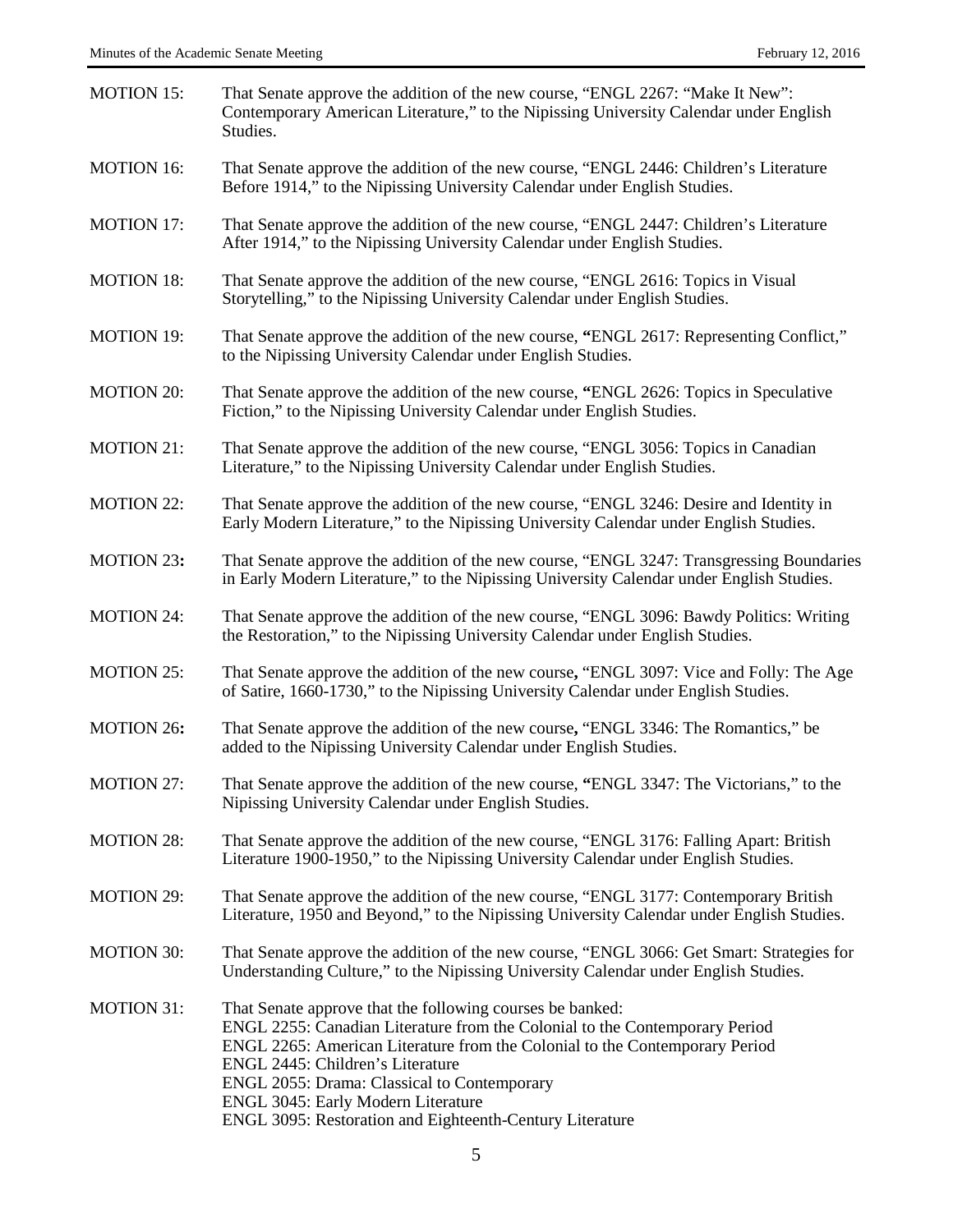ENGL 3145: Nineteenth-Century Literature ENGL 3175: Literature after 1900 ENGL 3035: Literary Theory and Critical Practice

- MOTION 32: That Senate approve that the title of "ENGL3146 Postcolonial Literature" be changed to "ENGL 3146 Topics in Postcolonial Literature."
- MOTION 33:That Senate approve that the current designation of ENGL courses as Group 1, 2, or 3 be deleted from the academic calendar
- MOTION 34: That Senate approve that the titles "Literary History I" and "Literary History II" be added to designate the following courses:

Literary History I

ENGL 2006: British Literature Before 1800

ENGL 2256: Double Agents: Canadian Literature Before 1914

- ENGL 2266: Adventurers, Outlaws, or Pioneers of the Frontier: Early American Literature
- ENGL 2535: Shakespeare

ENGL 2536: Shakespeare Before 1600

ENGL 2537: Shakespeare After 1600

ENGL 3096: Bawdy Politics: Writing the Restoration

ENGL 3097: Vice and Folly: The Age of Satire, 1660-1730

ENGL 3246: Desire and Identity in Early Modern Literature

ENGL 3247: Transgressing Boundaries in Early Modern Literature

Literary History II

ENGL 2007: British Literature After 1800

ENGL 2056: North American Drama

ENGL 2057: World Drama

ENGL 2257: Hyphenated-Canadians: Canadian Literature After 1914

ENGL 2267: "Make It New": Contemporary American Literature

ENGL 3146: Topics in Postcolonial Literature

ENGL 3176: Falling Apart: British Literature 1900-1950

ENGL 3177: Contemporary British Literature, 1950 and Beyond

ENGL 3276: Native Literatures of North America

ENGL 3347: The Victorians

ENGL 3346: The Romantics

MOTION 35:That Senate approve that the degree requirements for the Honours Specialization in English Studies be changed as follows:

## **OLD REQUIREMENTS**

Students must complete 120 credits including 60 credits in the Honours Specialization as follows: ENGL 1000-level 3 credits Six credits from the following:

ENGL 2006 British Literature before 1800 and ENGL 2007 British Literature After 1800; ENGL 2235 Canadian Literature from the Colonial to the Contemporary; ENGL 2265 American Literature from the Colonial to the Contemporary.

| <b>ENGL Group 1</b>          | 21 credits |
|------------------------------|------------|
| ENGL Group 2 and/or $3$      | 18 credits |
| ENGL Group $1, 2$ and/or $3$ | 6 credits  |
| ENGL 4000 level              | 6 credits  |

Breadth requirements ACAD 1601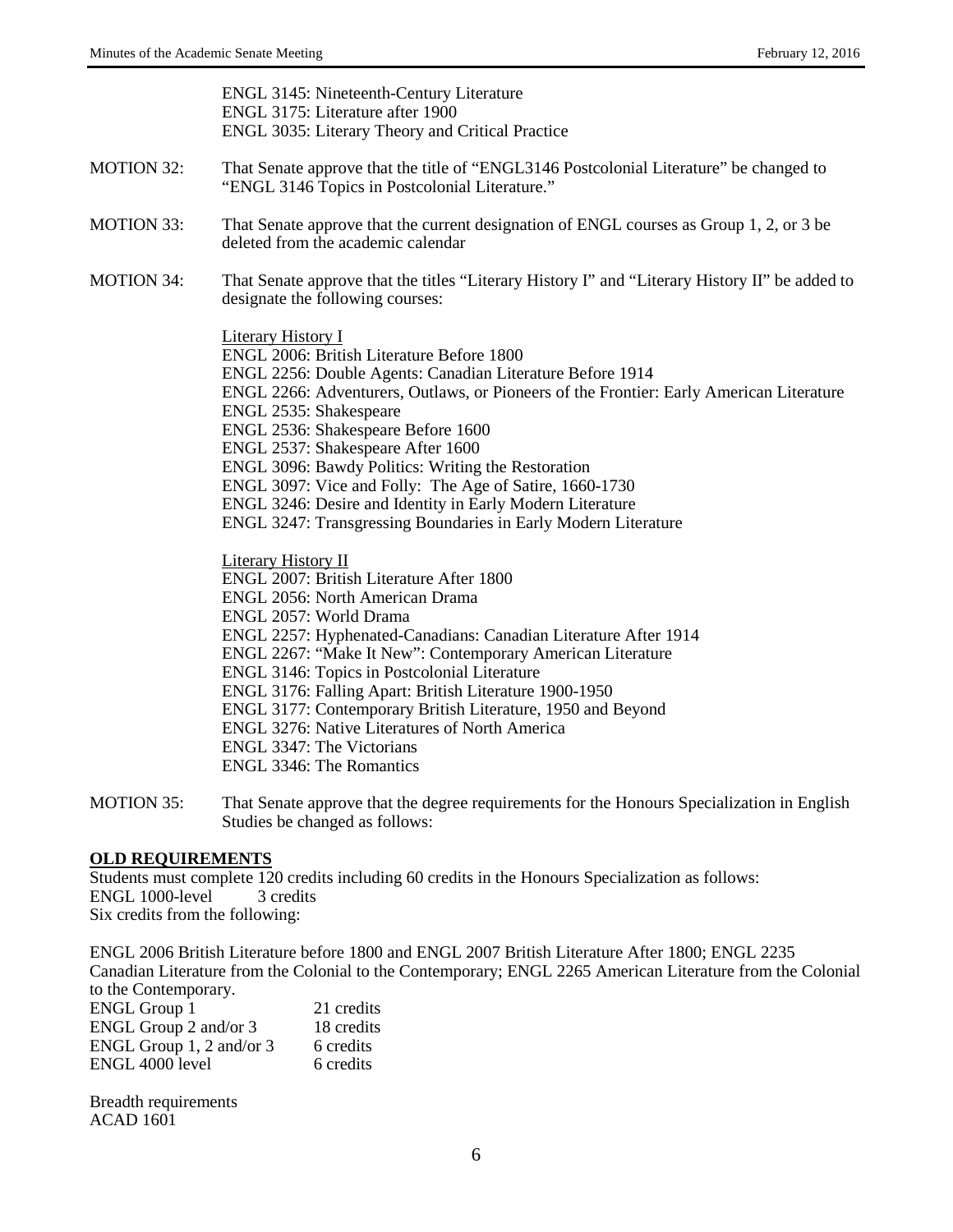Note:

Students are limited to a maximum of 6 credits of English Studies Topics courses at the 1000 level. An average of at least 70% in the subject is required for enrolment in 4000 level courses.

A maximum of 30 credits at the 2000 level may be applied to the Honours Specialization.

A maximum of 6 credits of cross-listed courses may count toward an English Studies Honours Specialization.

Depending on the topic of the Honours Seminars and [ENGL](http://webcal.nipissingu.ca/EntCodeCID_ENGL+4695.html) 4695 Honours Essay, these courses may be credited toward Group 1, 2, or 3, as approved by the department.

### **NEW REQUIREMENTS**

Students must complete 120 credits including 60 credits in the Honours Specialization as follows:

| ENGL 1000-level                                 | 3 credits  |
|-------------------------------------------------|------------|
| <b>ENGL 2006 British Literature Before 1800</b> | 3 credits  |
| <b>ENGLLiterary History I</b>                   | 9 credits  |
| <b>ENGLLiterary History II</b>                  | 9 credits  |
| <b>ENGL</b> courses                             | 30 credits |
| ENGL 4000-level                                 | 6 credits  |
|                                                 |            |
| $D_{\text{mod}}$ dth roquiromante               |            |

| <b>Breadth requirements</b>                |           |
|--------------------------------------------|-----------|
| ACAD 1601                                  |           |
| Social Science and/or Professional Studies | 6 credits |
| Science                                    | 6 credits |

### **Note:**

Students are limited to a maximum of 6 credits of English Studies Topics courses at the 1000 level. An average of at least 70% in the subject is required for enrolment in 4000 level courses.

A maximum of 30 credits at the 2000 level may be applied to the Honours Specialization.

A maximum of 6 credits of cross-listed courses may count toward an English Studies Honours Specialization. Honours Seminars and ENGL 4695 Honours Essay cannot be counted towards the Literary History requirements."

MOTION 36: That Senate approve that the degree requirements for the Specialization in English Studies be changed as follows:

## **OLD REQUIREMENTS**

Students must complete 120 credits including 54 credits in the Specialization as follows: ENGL 1000-level 3 credits Six credits from the following: ENGL 2006 British Literature before 1800 and ENGL 2007 British Literature After 1800; ENGL 2235 Canadian Literature from the Colonial to the Contemporary; ENGL 2265 American Literature from the Colonial to the Contemporary. ENGL Group 1 21 credits<br>ENGL Group 2 and/or 3 18 credits ENGL Group 2 and/or  $3$ ENGL Group 1, 2 and/or 3 6 credits

#### **NEW REQUIREMENTS**

Students must complete 120 credits including 54 credits in the Specialization as follows:

| ENGL 1000-level     |                     | 3 credits  |
|---------------------|---------------------|------------|
| <b>ENGL</b>         | Literary History I  | 9 credits  |
| <b>ENGL</b>         | Literary History II | 9 credits  |
| <b>ENGL</b> courses |                     | 33 credits |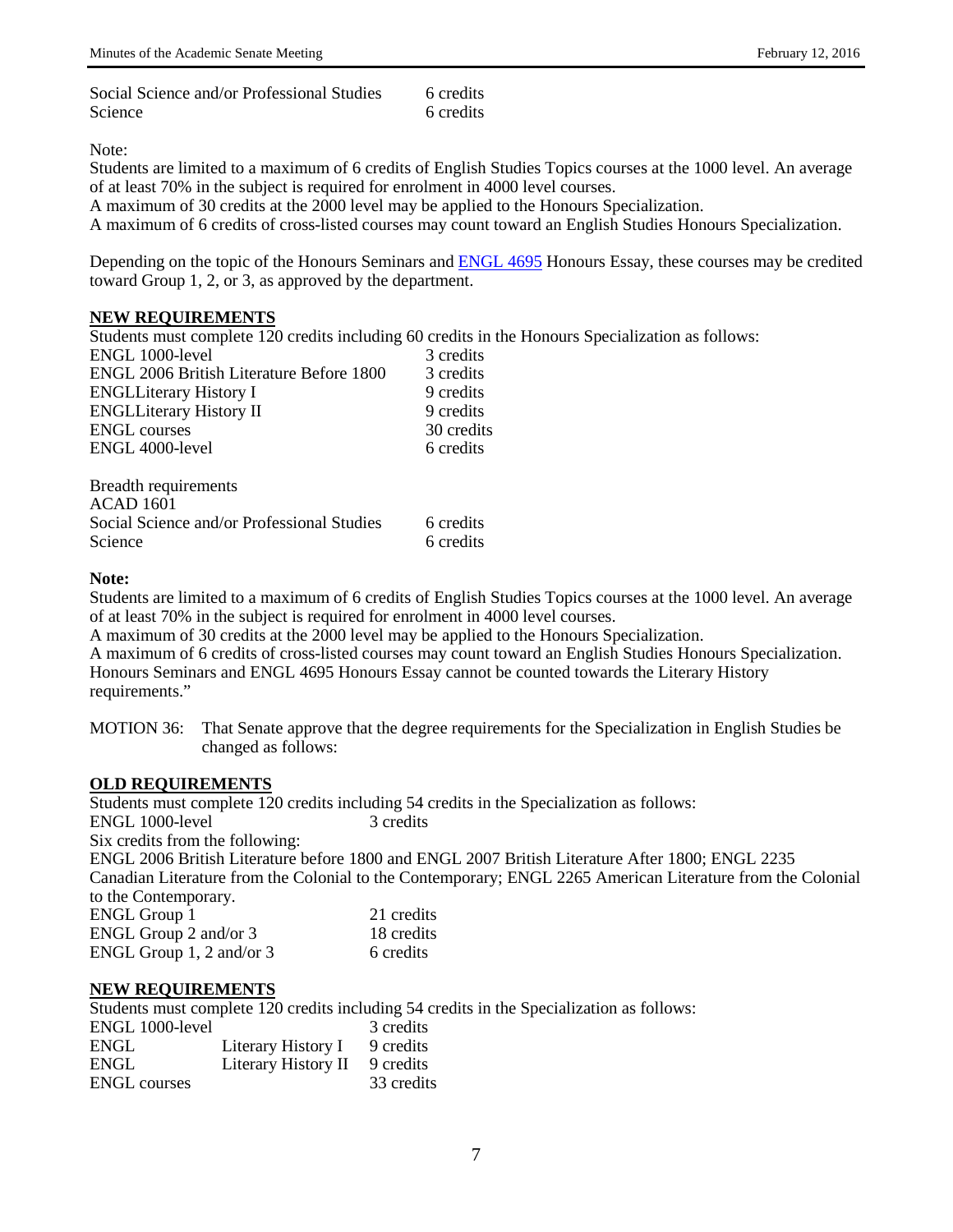MOTION 37: That Senate approve that the degree requirements for the Major in English Studies be changed as follows:

#### **OLD REQUIREMENTS**

Students must complete 36 credits in the Major as follows: ENGL 1000-level 3 credits Six credits from the following: ENGL 2006 British Literature before 1800 and ENGL 2007 British Literature After 1800 ENGL 2235 Canadian Literature from the Colonial to the Contemporary ENGL 2265 American Literature from the Colonial to the Contemporary ENGL Upper-level 27 credits."

#### **NEW REQUIREMENTS**

"Students must complete 36 credits in the Major as follows: ENGL 1000-level 3 credits ENGL Literary History I 3 credits<br>ENGL Literary History II 3 credits ENGL Literary History II ENGL courses 27 credits

MOTION 38: That Senate approve that the current pre-requisite for all ENGL courses at the 3000 level, with the exception of ENGL 3516 and 3517, be changed as follows:

## **CURRENT PRE-REQUISITES**

For ENGL 3026, 3035, 3045, 3095, 3145, 3175, 3146, 3217, 3276, 3277, 3486, 3487, 3496, 3497 and 3525 the prerequisites are: "Six credits from the following: [ENGL 2006,](http://webcal.nipissingu.ca/EntCodeCID_ENGL+2006.html) [ENGL 2007,](http://webcal.nipissingu.ca/EntCodeCID_ENGL+2007.html) ENGL 2255, ENGL 2265."

ENGL 3036: "Six credits from the following: [ENGL 2006,](http://webcal.nipissingu.ca/EntCodeCID_ENGL+2006.html) [ENGL 2007,](http://webcal.nipissingu.ca/EntCodeCID_ENGL+2007.html) ENGL 225[5,ENGL 2265,](http://webcal.nipissingu.ca/EntCodeCID_ENGL+2265.html) [ENGL](http://webcal.nipissingu.ca/EntCodeCID_ENGL+2605.html)  [2605.](http://webcal.nipissingu.ca/EntCodeCID_ENGL+2605.html)"

ENGL 3047, 3617: "Six credits from the following: [ENGL 2006,](http://webcal.nipissingu.ca/EntCodeCID_ENGL+2006.html) [ENGL 2007,](http://webcal.nipissingu.ca/EntCodeCID_ENGL+2007.html) ENGL 2255[,ENGL 2265,](http://webcal.nipissingu.ca/EntCodeCID_ENGL+2265.html) [ENGL](http://webcal.nipissingu.ca/EntCodeCID_ENGL+2605.html)  [2605,](http://webcal.nipissingu.ca/EntCodeCID_ENGL+2605.html) DIGI 2405."

ENGL 3126, 3127: "Six credits from the following: [ENGL 2006,](http://webcal.nipissingu.ca/EntCodeCID_ENGL+2006.html) [ENGL 2007,](http://webcal.nipissingu.ca/EntCodeCID_ENGL+2007.html) [ENGL 2255,](http://webcal.nipissingu.ca/EntCodeCID_ENGL+2255.html) [ENGL 2265,](http://webcal.nipissingu.ca/EntCodeCID_ENGL+2265.html) [DIGI](http://webcal.nipissingu.ca/EntCodeCID_DIGI+2305.html)  [2305,](http://webcal.nipissingu.ca/EntCodeCID_DIGI+2305.html) [ENGL 2305,](http://webcal.nipissingu.ca/EntCodeCID_ENGL+2305.html) [DIGI 2405.](http://webcal.nipissingu.ca/EntCodeCID_DIGI+2405.html)"

ENGL 3516, 3517: "Three credits of 1000 level ENGL (excluding [ENGL 1551](http://webcal.nipissingu.ca/EntCodeCID_ENGL+1551.html) and [ENGL 1552\)](http://webcal.nipissingu.ca/EntCodeCID_ENGL+1552.html)."

#### **NEW PRE-REQUISITES**

For all ENGL courses at the 3000-level, except ENGL 3516 and 3517, "six credits of 2000-level ENGL (excluding ENGL 2001, ENGL 2002 and ENGL 2011)."

## CARRIED

#### **Fine and Performing Arts**

- MOTION 39: Moved by M. Tuncali, seconded by M. Owens that Senate approve Motions 40 through 56 as an omnibus motion. CARRIED
- MOTION 40: Moved by M. Tuncali, seconded by B. Hatt that Senate approve that the breakdown of hours for the following courses be changed, as follows: FAVA 1026 Studio Foundations FAVA 1027 Contemporary Studio Practice FAVA 2006 Observational Drawing FAVA 2007 Expressive Drawing FAVA 2026 Painting: Historical Techniques and Materials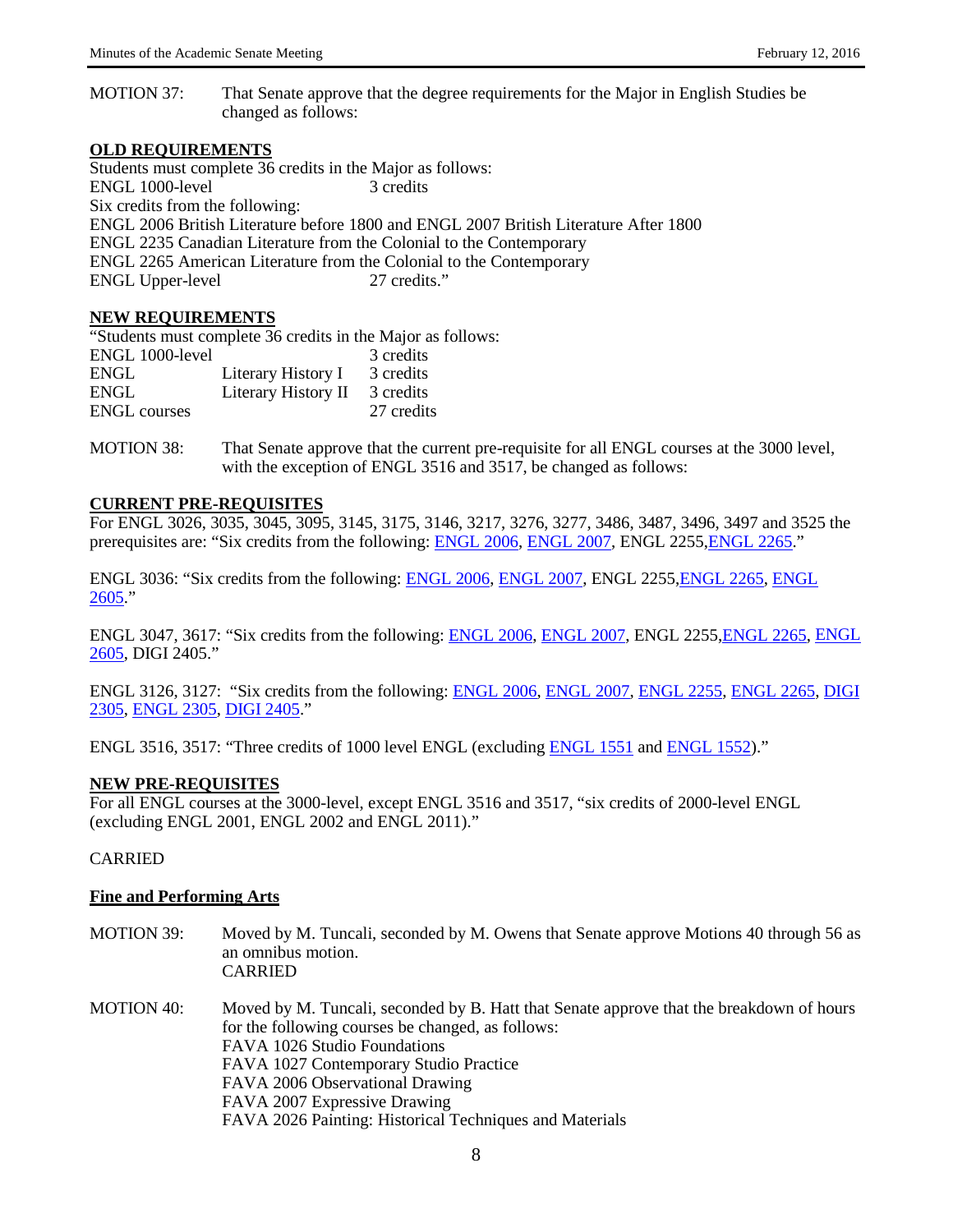FAVA 2027 Painting: Contemporary Methods and Materials FAVA 2046 Sculpture: Modelling and Replication FAVA 3056 Advanced Painting FAVA 3057 Explorations in Painting

From: One hour of lecture and three hours of studio work per week for one term To: Four hours of studio work per week for one term

MOTION 41: That Senate approve that the breakdown of hours for the following courses be changed, as follows: FAVA 2406 Drawing: Image and Ideation FAVA 2407 Painting: Memory, Imagination, and Narrative

From: Four hours per week for 12 weeks To: Four hours of studio work per week for one term

MOTION 42: That Senate approve that the breakdown of hours for FAVA 4125 Directed Studio Research and Professional Practice be changed, as follows:

From: Two hours of lecture and two hours of studio per week To: Four hours of studio work per week for two terms

- MOTION 43: That Senate approve that the prerequisite for FAVA 2007 Expressive Drawing be changed from "FAVA 2006" to "None".
- MOTION 44: That Senate approve that the prerequisite for FAVA 2027 Painting: Contemporary Methods and Materials be changed from "FAVA 2006" to "None".
- MOTION 45: That Senate approve that the prerequisite for FAVA 4125 Directed Studio Research and Professional Practice be changed, as follows:

From: Restricted to BFA (Honours) students in their final year of study. Successful completion of the BFA Portfolio Assessment as well as 6 credits in Art History and 12 credits of Studio Art at the 3000 level

To: Restricted to BFA (Honours) students in their final year of study. Successful completion of the BFA Portfolio Assessment

| <b>MOTION 46:</b> | That Senate approve that the prerequisites for the following courses be changed from<br>"FAVA 1206 or FAVA 1207" to "any 15 credits completed".                                                                |
|-------------------|----------------------------------------------------------------------------------------------------------------------------------------------------------------------------------------------------------------|
|                   | FAVA 2236 Modern Art and Design<br>FAVA 2237 Modern Art History and Social Movements                                                                                                                           |
|                   | FAVA 2276 Visualizing Canada Pre-1900                                                                                                                                                                          |
|                   | FAVA 2277 Art and Culture in Modern and Contemporary Canada                                                                                                                                                    |
| <b>MOTION 47:</b> | That Senate approve that the prerequisites for FAVA 3046 Critical Theories of Art History<br>and Visual Studies be changed from "6 credits of 2000 level Art History" to "6 credits of Art<br>History".        |
| <b>MOTION 48:</b> | That Senate approve that the prerequisites for FAVA 3346 Theoretical Issues in<br>Contemporary Art be changed from "6 credits of 2000 level Art History" to "any 18 credits"<br>completed".                    |
| <b>MOTION 49:</b> | That Senate approve that the prerequisites for FAVA 4066 Issues in Curation and Museum<br>Representation be changed from "12 credits of upper level Art History" to "6 credits of upper<br>level Art History". |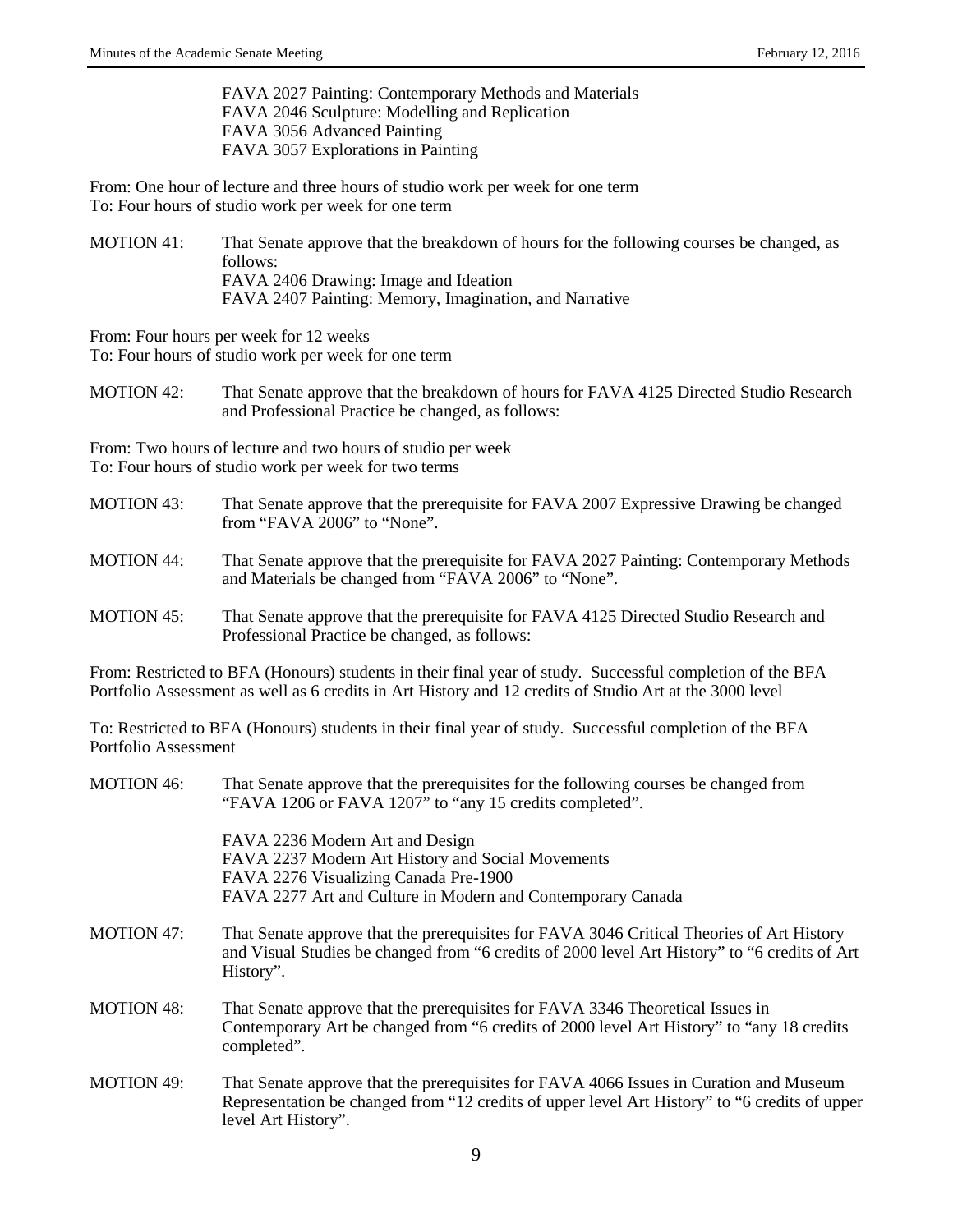| <b>MOTION 50:</b> | That Senate approve that the prerequisites for FAVA 4067 Special Topics in Art History and<br>Visual Studies be changed from "12 credits of upper level Art History" to "6 credits of upper<br>level Art History".                                                                                                        |
|-------------------|---------------------------------------------------------------------------------------------------------------------------------------------------------------------------------------------------------------------------------------------------------------------------------------------------------------------------|
| <b>MOTION 51:</b> | That Senate approve that FILM 1006 Introduction to Film be added.                                                                                                                                                                                                                                                         |
| <b>MOTION 52:</b> | That Senate approve that FILM 1007 The Moving Image be added to the Nipissing<br>University Calendar under FILM.                                                                                                                                                                                                          |
| <b>MOTION 53:</b> | That Senate approve that FILM 1005 Introduction to Film be banked.                                                                                                                                                                                                                                                        |
| <b>MOTION 54:</b> | That Senate approve the addition of FAVA 2266 Sex and Visual Art in the Nipissing<br>University Calendar under FAVA.                                                                                                                                                                                                      |
| <b>MOTION 55:</b> | That Senate approve the addition of FAVA 2246 Art and Narrative in the Nipissing<br>University Calendar under FAVA.                                                                                                                                                                                                       |
| <b>MOTION 56:</b> | That Senate approve the addition of FAVA 2247 Art and Mythology in the Nipissing<br>University Calendar under FAVA.                                                                                                                                                                                                       |
|                   | <b>CARRIED</b>                                                                                                                                                                                                                                                                                                            |
| Geography         |                                                                                                                                                                                                                                                                                                                           |
| <b>MOTION 57:</b> | Moved by M. Tuncali, seconded by D. Campbell that Senate approve the modification of<br>hours described in the academic calendar for GEOG 2106 Geomorphology from "Two<br>hours of lecture and one hour of laboratory work per week for one term" to "Three hours of<br>lecture per week for one term."<br><b>CARRIED</b> |
| <b>Psychology</b> |                                                                                                                                                                                                                                                                                                                           |
| <b>MOTION 58:</b> | Moved by M. Tuncali, seconded by H. d'Entremont that Senate approve Motions 59 through<br>70 as an omnibus motion.<br><b>CARRIED</b>                                                                                                                                                                                      |
| <b>MOTION 59:</b> | Moved by M. Tuncali, seconded by A. Ackerman that Senate approve that the title of PSYC<br>4016 Program Evaluation and Clinical Outcomes Management be changed to PSYC 4016:<br>Program Evaluation and Outcomes Management.                                                                                               |
| <b>MOTION 60:</b> | That Senate approve that the course description for PSYC 4016: Program Evaluation and<br>Clinical Outcomes Management be changed as indicated below.                                                                                                                                                                      |

Previous Description: Advanced coverage of program evaluation and clinical outcomes management is provided, with a focus on health and social services programs. Using a clinical outcomes management framework, students are introduced to program evaluation principles and practices. Ethical and evidenceinformed decision-making is applied in assessing community-relevant projects. This course requires independent and self-directed learning as a co-requisite, and is restricted to a small number of advanced students. This course is also offered as CHFS 4016.

New Description: Students examine advanced program evaluation and outcomes management, with a focus on health and social services programs. Using an outcomes management framework, students consider program evaluation principles and practices. Ethical and evidence-informed decision-making is applied in assessing community-relevant projects. This course requires independent and self-directed learning and is restricted to a small number of advanced students. This course is also offered as CHFS 4016.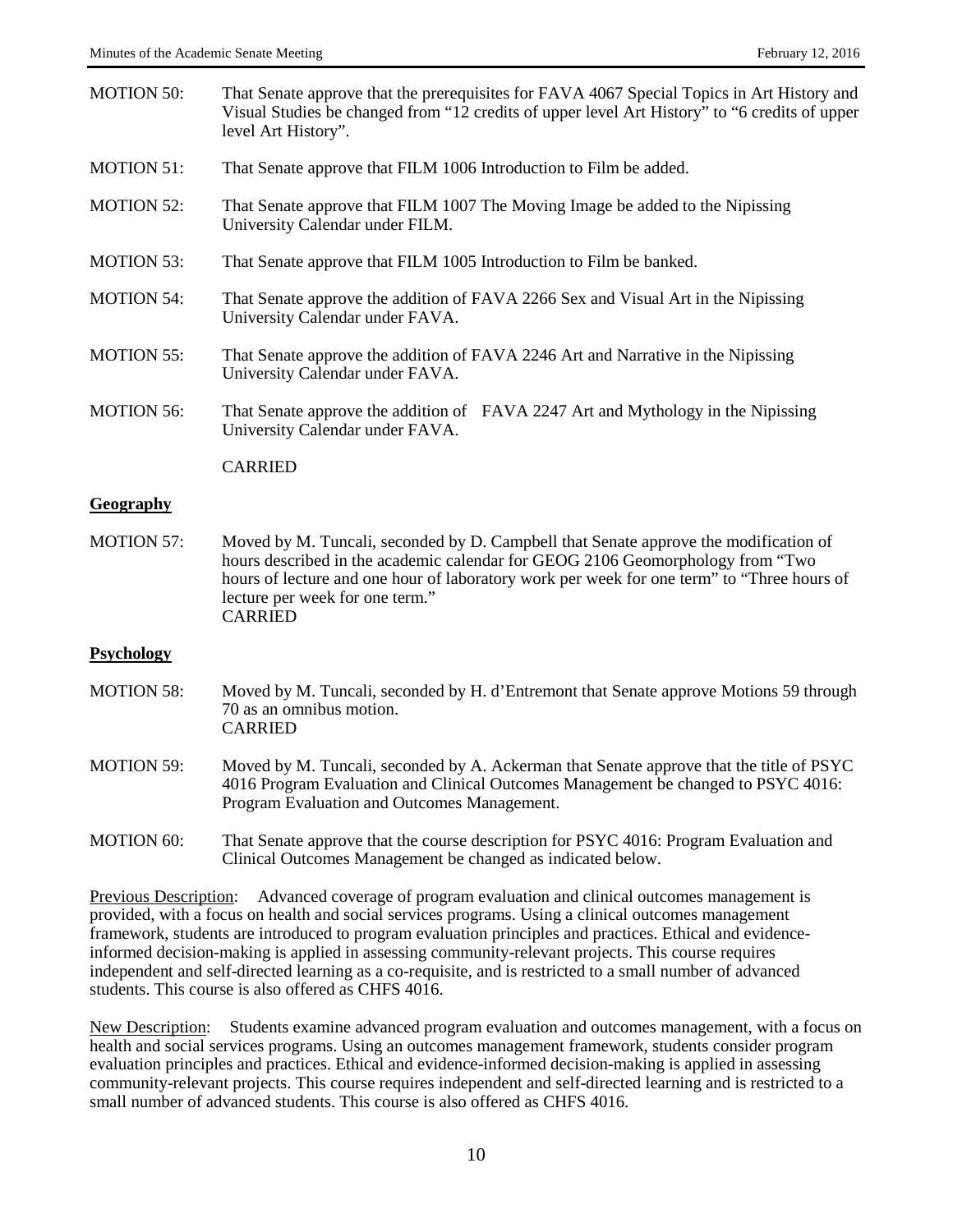- MOTION 61: That Senate approve that the prerequisites for PSYC 3356: Design and Analysis I be changed by adding CHFS 3035: Statistics in Behavioural and Social Sciences as an alternate prerequisite.
- MOTION 62: That Senate approve that the breakdown for hours for PSYC 3356: Design and Analysis I be modified from "two hours of lecture and two hours of practical work per week for one term" to "four hours of lecture/practical per week for one term."
- MOTION 63: That Senate approve that the course description of PSYC 3356: Design and Analysis I be changed as indicated below.
- MOTION 64: That Senate approve that the breakdown for hours for PSYC 3357: Design and Analysis II be modified from "two hours of lecture and two hours of practical work per week for one term" to "four hours of lecture/practical per week for one term."
- MOTION 65: That Senate approve that the course description of PSYC 3357: Design and Analysis II be changed as indicated below**.**
- Previous Description: This course emphasizes advanced experimental design and data analysis using SPSS for Windows. Topics include the general linear model; multiple regression with and without dummy coding; univariate and multivariate analysis of variance and covariance including factorial designs, repeated measures designs and mixed effects designs.
- New Description: Students examine advanced experimental design options, analyze various designs, and generate psychological interpretations of the statistical results via statistical software (SPSS) datasets. Topics include the general linear model; multiple regression with and without dummy coding; univariate and multivariate analysis of variance and covariance including factorial designs, repeated measures designs and mixed effects designs.
- MOTION 66: That Senate approve that PSYC 3217 (Psychological Measurement II: Measuring Attitude, Personality, Interest, Intelligence, and Other Psychological Constructs) be changed from both PSYC 3216 (Psychological Measurement I: Measuring Achievement) and PSYC 3356 (Design and Analyses I) as two of its prerequisites and add PSYC 2127 (Scientific Method and Analysis II) as the prerequisite.
- MOTION 67: That Senate approve that the course description of PSYC 3217 (Psychological Measurement II: Measuring Attitude, Personality, Interest, Intelligence, and Other Psychological Constructs) be changed as indicated below.
- Previous Description: This course offers a survey of theories and techniques in measuring attitude, personality, vocational interest, intelligence, emotional intelligence, and other psychological constructs using questionnaire surveys and observation. Students are required to create a survey questionnaire to measure a psychological construct or an attitude and from the data collected, determine its psychometric properties.
- New Description: Students examine a survey of theories and techniques in measuring attitude, personality, vocational interest, intelligence, emotional intelligence, and other psychological constructs using questionnaire surveys and observations. Students create a survey (questionnaire) to measure a psychological construct or an attitude and, from the data collected, determine its psychometric properties.
- MOTION 68: That Senate approve that PSYC 3606 (Psychopathology I) be changed by removing PSYC 2616 (Theories of Personality) as one of its prerequisites**.**
- MOTION 69: That Senate approve that the course description of PSYC 3606 (Psychopathology I) be changed as indicated below**.**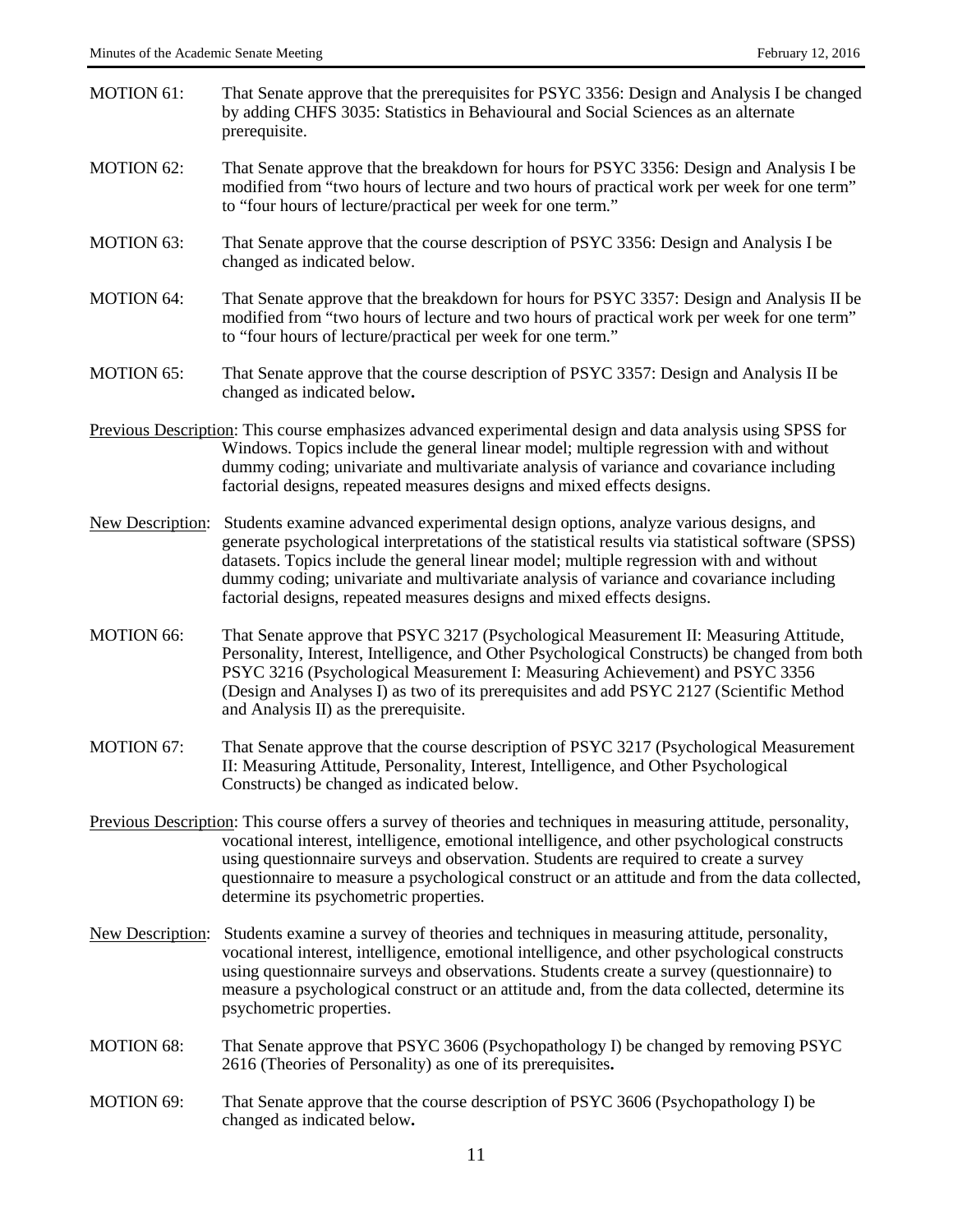- Previous Description: This course provides an overview of the psychoanalytic, behavioral, humanistic, cognitive, biological and eclectic approaches to understanding, describing and classifying mental disorders. The social and legal issues in psychopathology will also be discussed.
- New Description: Students examine an overview of the psychoanalytic, behavioral, humanistic, cognitive, biological and eclectic approaches to understanding, describing and classifying mental disorders. The social and legal issues in psychopathology will also be discussed.
- MOTION 70: That Senate approve that the course description for PSYC 4105 (Senior Empirical Thesis) be changed by excluding the following: "In consultation with the faculty advisor, each student prepares a prospectus which, when approved by the advisor, is then presented to a discipline prospectus meeting for evaluation. If the prospectus is approved by the discipline, the student may proceed with the research."
- Previous Description: This course consists of an empirical investigation of a research problem in psychology. Students are encouraged to isolate a research problem and to approach a potential faculty advisor during their third year. In consultation with the faculty advisor, each student prepares a prospectus which, when approved by the advisor, is then presented to a discipline prospectus meeting for evaluation. If the prospectus is approved by the discipline the student may proceed with the research. The faculty advisor provides advice, when requested, evaluates the student's performance in carrying out the research and evaluates the final report which is to be written in a style suitable for journal submission.
- New Description: Students conduct an empirical investigation of a research problem in psychology. In discussion with a faculty advisor, students identify a research topic of interest and submit an Individualized Course Supervision Contract to the Chair of the Department by February 15 prior to the academic year when the course will be taken. During the course, students engage in novel, psychological research investigations demonstrating competence in research design, analyses, and scientific oral and written communication skills. The final report is written in a style suitable for journal submission.

CARRIED

#### **Religion and Cultures**

- MOTION 71: Moved by M. Tuncali, seconded by A. Ackerman that Senate approve Motions 72 through 85 as an omnibus motion. CARRIED
- MOTION 72: That Senate approve that the following courses be added to the Nipissing University Calendar under Religions and Cultures:

RLCT 1206: What Does It All Mean? Religious Perspectives

RLCT 1207: Selected Topics in Religions and Cultures

RLCT 2146: From Gurus to Shamans and Beyond

RLCT 2147: From G-d to Allah and Beyond

- MOTION 73: That Senate approve that the following courses be banked: RLCT1025: Introduction to World Religions and Cultures RLCT3036: Thinking Religion Now
- MOTION 74: That Senate approve that RLCT 2046: "Critical Themes in Eastern Religious Thought" be changed to "Global Spiritualities: Eastern Traditions in the Contemporary World".
- MOTION 75: That Senate approve that the title for RLCT 2076 "Religions and Colonization" be changed to "Conflict and Conversion".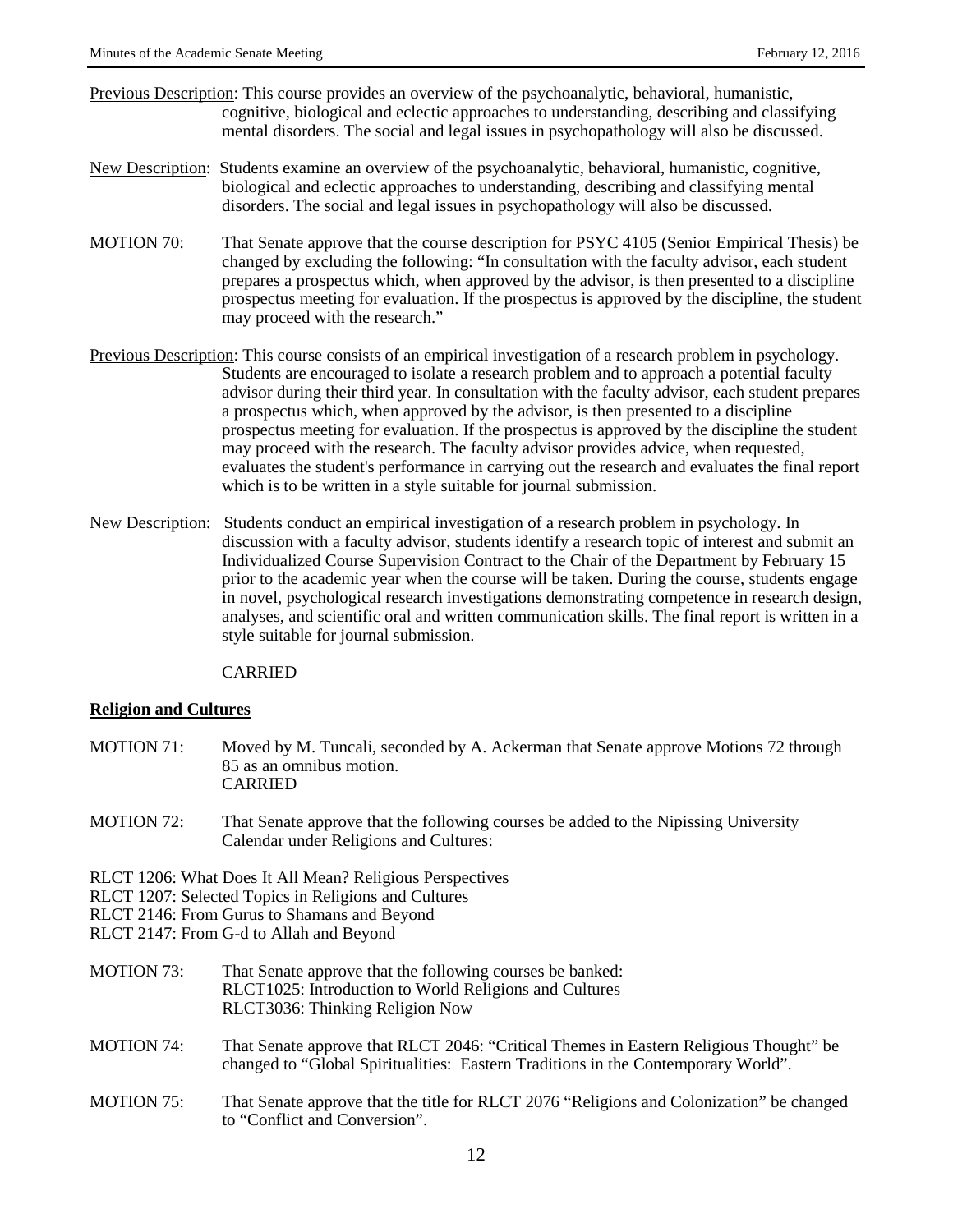- MOTION 76: That Senate approve that the title for RLCT 2117 "New Religious Movements" be changed to "Cults and New Religious Movements".
- MOTION 77: That Senate approve that that RLCT 3046: "Religion and Science" be changed to "RLCT 3046 Science vs. Religion?" and the course description be changed from:

#### Old description:

Are religion and science in fundamental conflict? Do the discoveries of modern science make religious views of the world obsolete? Or is there the possibility of dialogue and reconciliation? This course explores such questions by examining the complex relation of religion and science in historical and contemporary contexts. Topics may include the historical impacts of Galileo, Newton, and Darwin as well as contemporary approaches, which range from atheistic interpretations to creationism to theistic evolution.

#### New description:

Are religion and science in fundamental conflict? Do the discoveries of modern science make religious views of the world obsolete? Or is there the possibility of dialogue and reconciliation? Students explore such questions by examining the complex relation of religion and science in historical and contemporary contexts. Focusing on western religion, topics may include the historical impacts of Galileo, Newton, and Darwin as well as contemporary approaches, which range from atheistic interpretations to creationism to theistic evolution.

| <b>MOTION 78:</b> | That Senate approve that the title for RLCT/GEND 3116 "Women and Western Religions"<br>be changed to "The Curse of the Fallen Woman: Women and Western Religions".                                                               |
|-------------------|----------------------------------------------------------------------------------------------------------------------------------------------------------------------------------------------------------------------------------|
| <b>MOTION 79:</b> | That Senate approve that the title for RLCT/GEND 3117 "Gender and the Bible" be changed<br>to "Gender, Sex, and the Bible".                                                                                                      |
| <b>MOTION 80:</b> | That Senate approve that the title for RLCT 3206 "Constructing Religion: Theorizing God:<br>Theory and Method in the Study of Religion" be changed to "The Religious Animal" and<br>that the course description be changed from: |

#### Old description:

A study of the variety of methods used to study the phenomenon of religion. The course will deal with the history of the discipline of religious studies, the theoretical tools used to define religion and several of the thinkers who have been formative in the study of religion.

#### New description:

What aspects of human nature make us "the religious animal?" What are the features of human life that make religion so common? How do scholars of religion answer these question? Students examine the history of Religious Studies, the theoretical tools used to define religion and the thinkers who are formative in the study of religion.

MOTION 81: That Senate approve that, for the purposes of meeting breadth requirements in the RLCT program, Group 1 and Group 2 courses be established as follows:

Group 1**:** RLCT 2147 From G-d to Allah and Beyond, RLCT 2036 Christian Thought I, RLCT 2037 Christian Thought II, RLCT 3117 Gender, Sex, and the Bible, RLCT 3116 The Curse of the Fallen Woman: Women and Western Religions, RLCT 2127 Bible as Cultural Text, RLCT 3046 Science vs. Religion?

Group 2: RLCT 2146 From Gurus to Shamans and Beyond, RLCT 2046 Global Spiritualities: Eastern Traditions in the Contemporary World, RLCT 3026 Women and Eastern Religions.

MOTION 82: That Senate approve that the Program Requirements for a Minor in Religions and Cultures be changed as outlined below:

#### Old Requirements:

Students must complete 18 credits in Religions and Cultures as follows: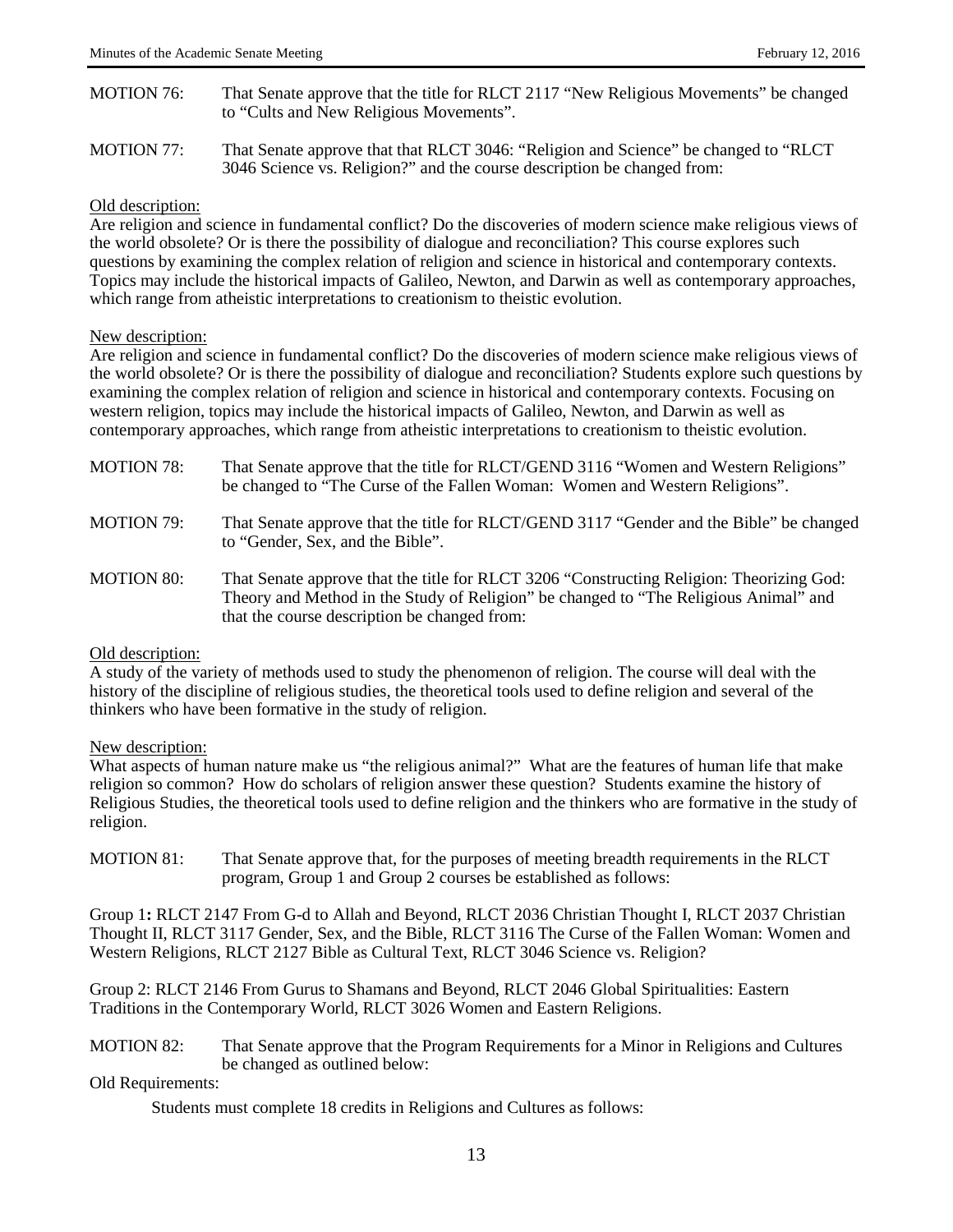| RLCT 1000 level  | 6 cr.  |
|------------------|--------|
| RLCT upper level | 12 cr. |

#### New Requirements:

Students must complete 18 credits in Religions and Cultures as follows:

| RLCT 1000 level  | 3 cr.  |
|------------------|--------|
| RLCT upper level | 15 cr. |

MOTION 83: That Senate approve that the program requirements for a Major in Religions and Cultures be changed as outlined below:

#### Old Requirements:

Students will need to achieve a minimum 60% average in the 36 credits presented for the Major in Religions and Cultures.

Students must complete 36 credits in the Major as follows:

| RLCT 1000 level | 6 cr. |
|-----------------|-------|
|                 |       |

| <b>RLCT</b> upper level | 30 cr. |
|-------------------------|--------|
|                         |        |

New Requirements:

Students will need to achieve a minimum 60% average in the 36 credits presented for the Major in Religions and Cultures.

Students must complete 36 credits in the Major as follows:

| RLCT 1000 level  | 3 cr.  |
|------------------|--------|
| Group 1          | 3 cr.  |
| Group 2          | 3cr.   |
| RLCT upper level | 27 cr. |

MOTION 84: That Senate approve that the Program Requirements for a Specialization in Religions and Cultures be changed as outlined below:

#### Old Requirements:

Students will need to achieve a minimum 60% average in the 54 credits presented for the Specialization in Religions and Cultures.

Students must complete 54 credits in the Specialization as follows:

| RLCT 1000 level         | $6 \text{ cr}$ . |
|-------------------------|------------------|
| <b>RLCT</b> upper level | 48 cr.           |

New Requirements:

Students will need to achieve a minimum 60% average in the 54 credits presented for the Specialization in Religions and Cultures.

Students must complete 54 credits in the Specialization as follows:

| RLCT 1000 level<br>Group 1 | 3 cr.<br>3 cr. |
|----------------------------|----------------|
| Group 2                    | 3 cr.          |
| RLCT upper level           | 45 cr.         |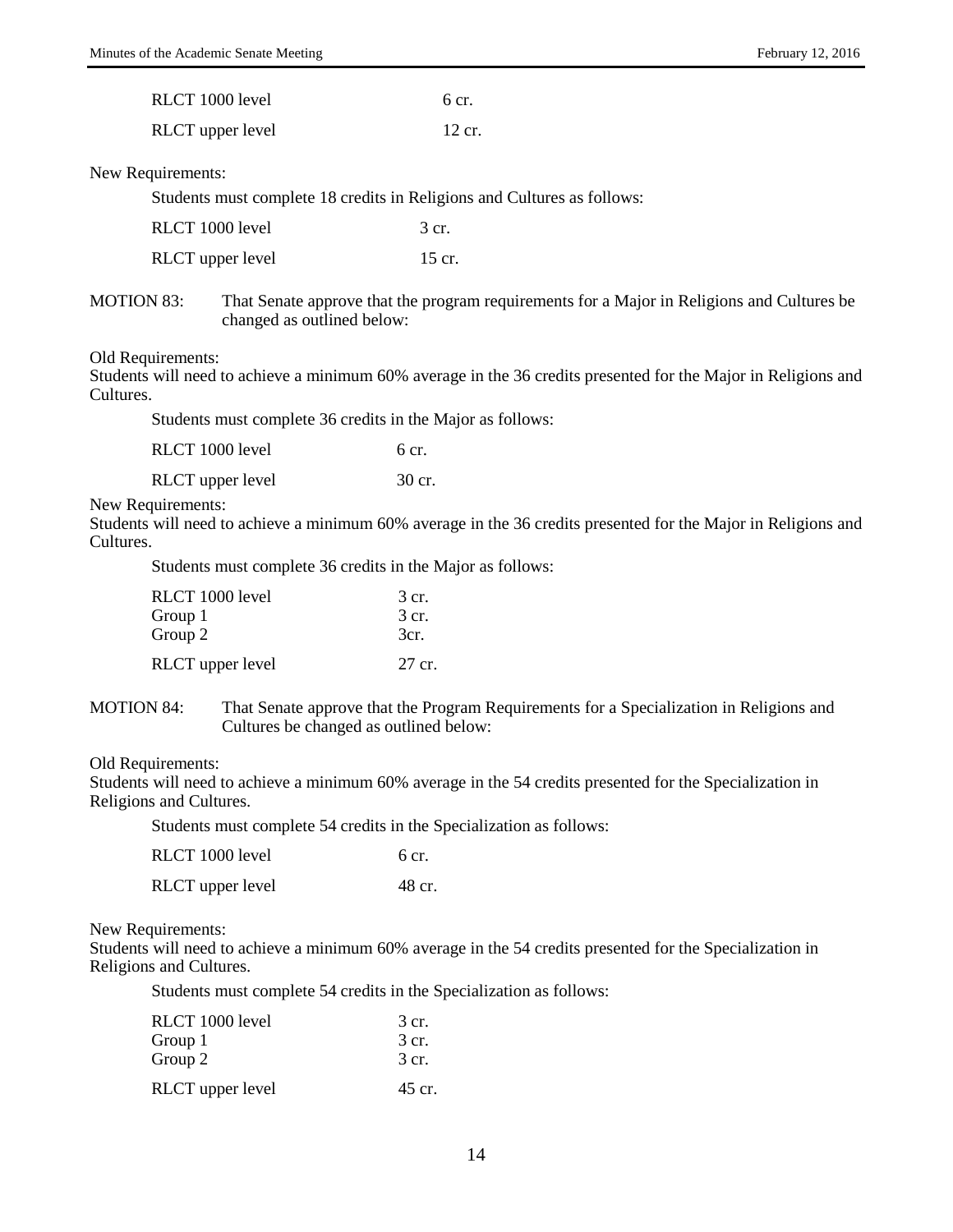#### MOTION 85: That Senate approve that the program requirements for an Honours Specialization in Religions and Cultures be changed as outlined below.

#### Old Requirements:

Students will need to achieve a minimum 70% average in the 60 credits presented for the Honours Specialization in Religions and Cultures.

Students must complete 120 credits including 60 credits in the Honours Specialization as follows:

| RLCT 1000 level  | 3 cr.  |
|------------------|--------|
| RLCT upper level | 51 cr. |
| RLCT 4000 level  | 6 cr.  |

### New Requirements:

Students will need to achieve a minimum 70% average in the 60 credits presented for the Honours Specialization in Religions and Cultures.

Students must complete 120 credits including 60 credits in the Honours Specialization as follows:

| RLCT 1000 level  | 3 cr.  |
|------------------|--------|
| Group 1          | 3 cr.  |
| Group 2          | 3 cr.  |
| RLCT upper level | 45 cr. |
| RLCT 4000 level  | 6 cr.  |

Group 1 courses: RLCT 2147 From G-d to Allah and Beyond , RLCT 2036 Christian Thought I, RLCT 2037 Christian Thought II, RLCT 3117 Gender, Sex, and the Bible, RLCT 3116 The Curse of the Fallen Woman: Women and Western Religions, RLCT 2127 Bible as Cultural Text

Group 2 courses: RLCT 2146 From Gurus to Shamans and Beyond, RLCT 2046 Global Spiritualities: Eastern Traditions in the Contemporary World, RLCT 3026 Women and Eastern Religions

## CARRIED

## ADMISSION POLICY:

MOTION 86: Moved by M. Tuncali, seconded by H. d'Entremont that Senate approve that the BSW Professional Years admission policy. CARRIED

## • **January 14, 2016 Report**

MOTION 87: Moved by M. Tuncali, seconded by T. Parkes that Senate receive the Report of the Undergraduate Studies Committee, dated January 14, 2016. CARRIED

## **Faculty of Arts and Science**

## **Computer Science and Mathematics**

MOTION 88: Moved by M. Tuncali, seconded by G. Brown that Senate approve the course title from MATH 1070 Fundamentals of Arithmetic for Teachers to MATH 1070 Fundamental Concepts of Mathematics for Teachers and change the description as follows: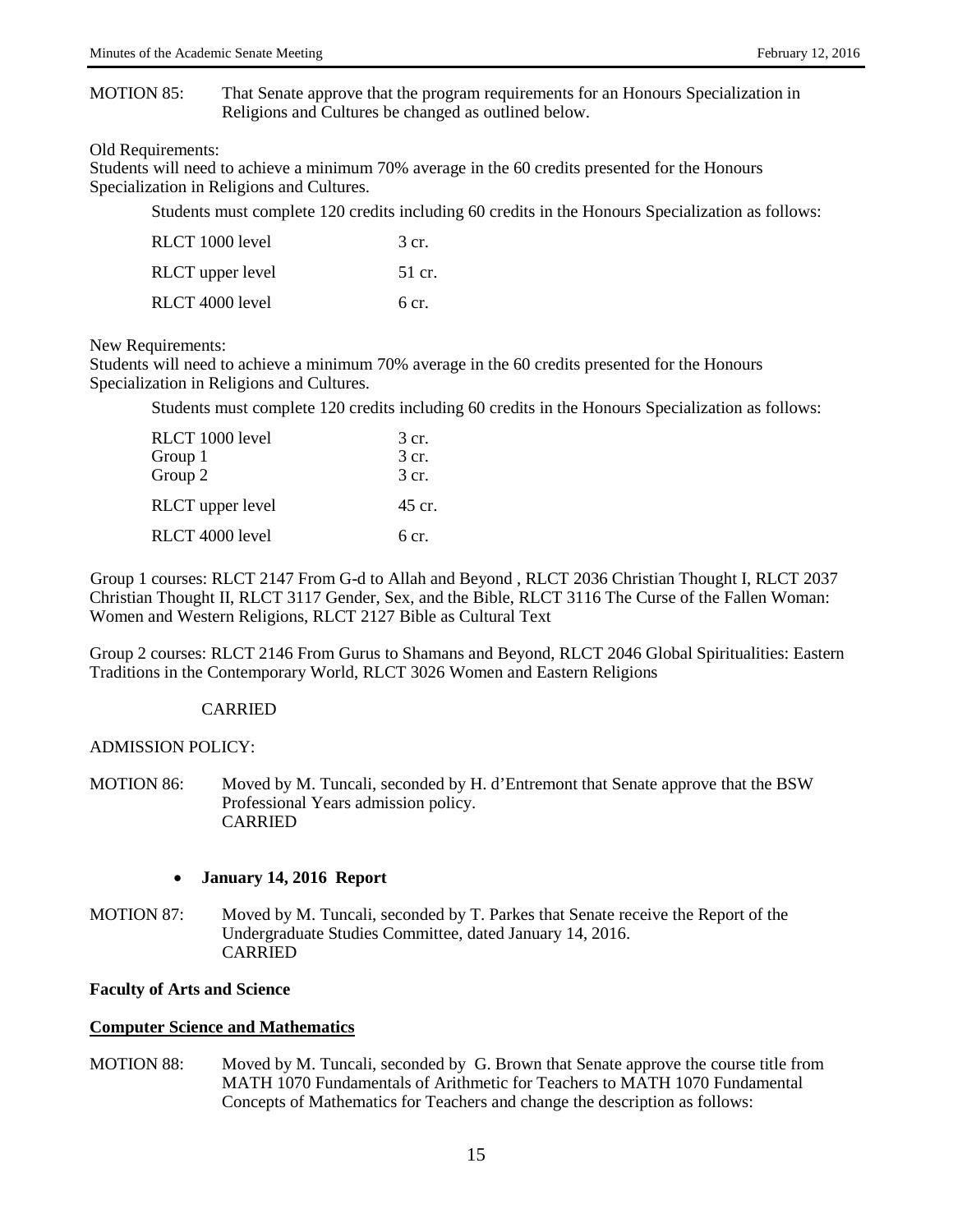### Old Course Description (Academic Calendar 2015/2016):

URL[:http://academiccalendar.nipissingu.ca/Catalog/ViewCatalog.aspx?pageid=viewcatalog&topicgroupid=567](http://academiccalendar.nipissingu.ca/catalog/viewcatalog.aspx?pageid=viewcatalog&topicgroupid=567&entitytype=cid&entityid=11739&loaduseredits=false) [&entitytype=CID&entityid=11739&loaduseredits=False](http://academiccalendar.nipissingu.ca/catalog/viewcatalog.aspx?pageid=viewcatalog&topicgroupid=567&entitytype=cid&entityid=11739&loaduseredits=false)

This course is primarily intended for those students planning to become elementary school teachers. Topics covered include: logic; set theory; relations and operations on a set; structure and properties of the whole number system and whole number arithmetic, including modular arithmetic; structure and properties of the integer system and integer arithmetic; structure and properties of the rational number system and rational number arithmetic; structure and properties of the real number system and real number arithmetic. Applications and examples from the field of elementary mathematics education are also included.

### **The new Proposed Course Description:**

This course is primarily intended for future teachers. Students develop a deep understanding of fundamental mathematical concepts and explore why mathematics works the way it does. The topics are organized around operations with numbers; arithmetic properties of operations, natural, whole, integer, rational, and real number systems and structure and rationale of place value system. Students engage in small group work and classroom discussions that are relevant to applications and examples from the field of mathematics education.

### CARRIED

### **Fine and Performing Arts**

MOTION 89:Moved by M. Tuncali, seconded by D. Campbell that Senate approve that the course title for FAVA 2237: Modern Art History and Social Movements be changed to FAVA 2237: Modern Art and Architecture, and that the course description be changed as follows:

#### From

In this course, students will examine modern artworks or art movements that have brought about cultural change, social reform, or political action in different historical periods and geopolitical contexts.

#### To

In this course, students focus on the movements and themes that dominate art, design, architecture, and the artists whose individual expression redefined artistic traditions in the twentieth century. Students examine artists and their work in their political, social and theoretical context, emphasizing the symbiotic relationship between art and society.

#### CARRIED

- MOTION 90: Moved by M. Tuncali, seconded by A. Ackerman that Senate approve the addition of FILM 2306 Film Genre: Horror Films to the Nipissing University Calendar under FILM. CARRIED
- MOTION 91: Moved by M. Tuncali, seconded by K. McCullough that Senate approve the addition of FILM 2307 Film Genre: Sci-Fi and Fantasy Films to the Nipissing University Calendar under FILM. CARRIED

#### **Geography**

MOTION 92:Moved by M. Tuncali, seconded by G. Brown that Senate to approve the modification of the description in the academic calendar for GEOG 3096 Environmental Hydrology. CARRIED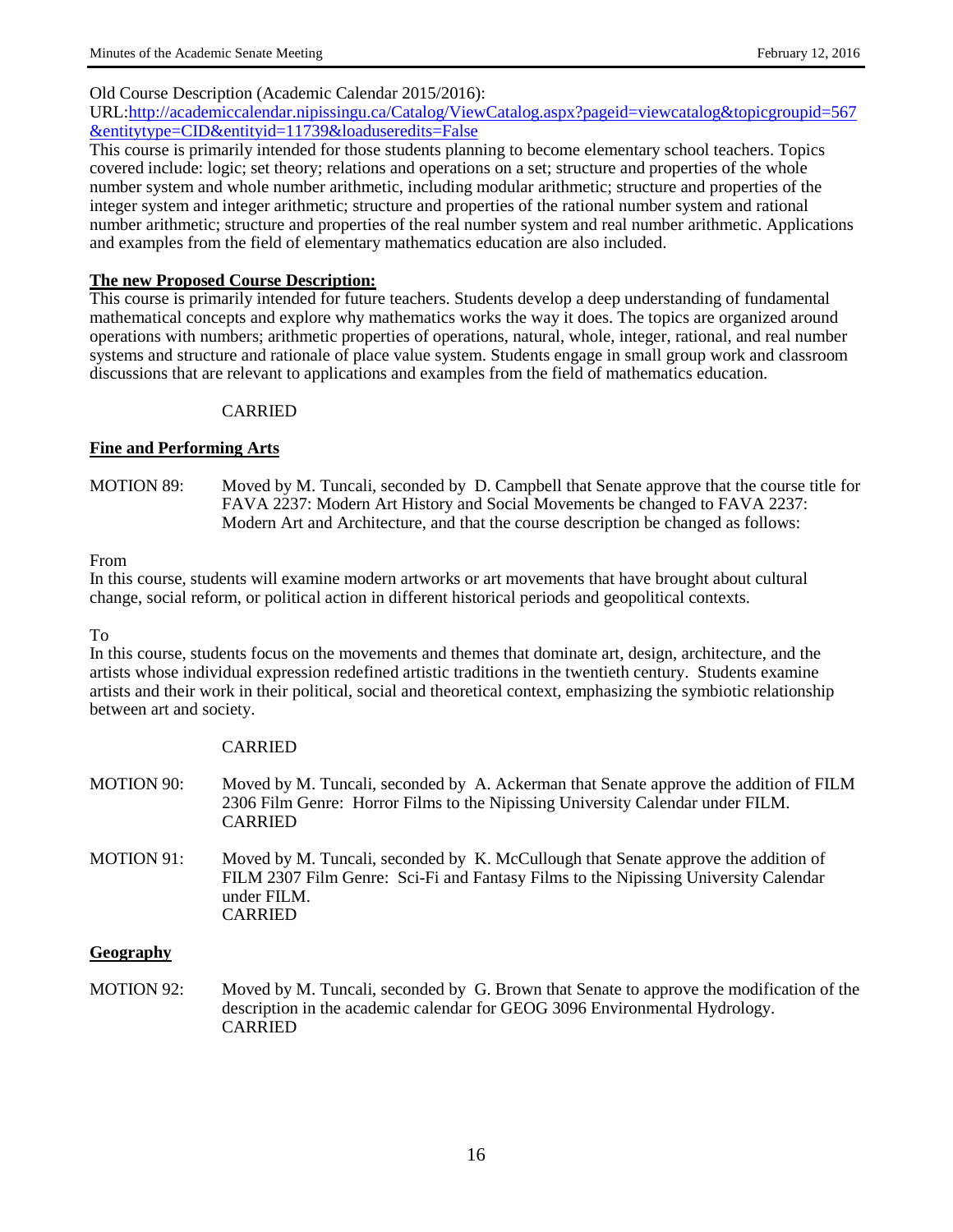## **History**

| <b>MOTION 93:</b>        | Moved by M. Tuncali, seconded by N. Kozuskanich that Senate approve the addition of the<br>new course HIST 2106: Foundations of the Medieval World (315-1054) to the Nipissing<br>University Calendar under History.<br><b>CARRIED</b>                                                              |
|--------------------------|-----------------------------------------------------------------------------------------------------------------------------------------------------------------------------------------------------------------------------------------------------------------------------------------------------|
| <b>MOTION 94:</b>        | Moved by M. Tuncali, seconded by R. Gendron that Senate approve the addition of the new<br>course HIST 2107: Order and Disorder in the Later Middle Ages (1054-1378) (Short title for<br>WebAdvisor only: Later Middle Ages), to the Nipissing University Calendar under History.<br><b>CARRIED</b> |
| <b>MOTION 95:</b>        | Moved by M. Tuncali, seconded by N. Kozuskanich that Senate approve that HIST 2105:<br>History of Medieval Europe be banked.<br><b>CARRIED</b>                                                                                                                                                      |
| <b>Political Science</b> |                                                                                                                                                                                                                                                                                                     |
| <b>MOTION 96:</b>        | Moved by M. Tuncali, seconded by A. Ackerman that Senate approve the addition of a Non-<br>Standalone Certificate in Peace and Violence Prevention Studies to the Nipissing University<br>Calendar under POLITICAL SCIENCE.<br><b>CARRIED</b>                                                       |
| <b>Sociology</b>         |                                                                                                                                                                                                                                                                                                     |
| <b>MOTION 97:</b>        | Moved by M. Tuncali, seconded by G. Brown that Senate to approve the addition of ANTR<br>3037 Archaeological Cataloguing and Reporting to the Nipissing University Academic<br>Calendar under ANTHROPOLOGY.<br><b>CARRIED</b>                                                                       |
| <b>Psychology</b>        |                                                                                                                                                                                                                                                                                                     |
| <b>MOTION 98:</b>        | Moved by M. Tuncali, seconded by M. Saari that Senate approve that the course description                                                                                                                                                                                                           |

## Previous Description:

Students examine advanced program evaluation and outcomes management, with a focus on health and social services programs. Using a clinical outcomes management framework, students consider program evaluation principles and practices. Ethical and evidence-informed decision-making is applied in assessing communityrelevant projects. This course requires independent and self-directed learning and is restricted to a small number of advanced students. This course is also offered as CHFS 4016.

for PSYC 4016: Program Evaluation and Outcomes Management be changed as indicated

## New Description:

Students examine advanced program evaluation and outcomes management, with a focus on health and social services programs. Using an outcomes management framework, students consider program evaluation principles and practices. Ethical and evidence-informed decision-making is applied in assessing community-relevant projects. This course requires independent and self-directed learning and is restricted to a small number of advanced students. This course is also offered as CHFS 4016.

## CARRIED

## **Faculty of Applied and Professional Studies**

below.

## **School of Human and Social Development**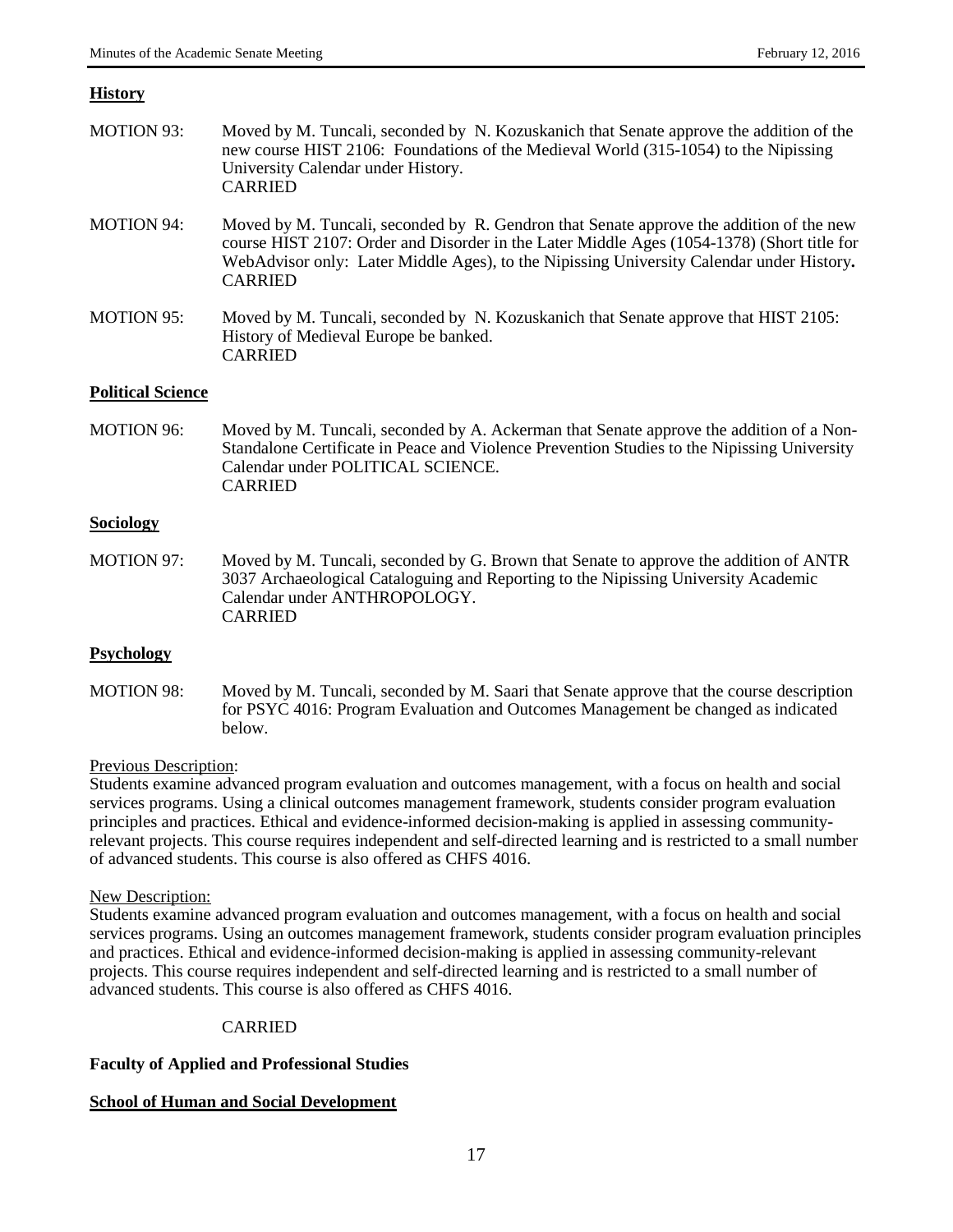MOTION 99: Moved by M. Tuncali, seconded by M. Saari that the Undergraduate Studies Committee recommend to Senate that the course description for CHFS 4016: Program Evaluation and Outcomes Management be changed as indicated below.

### Previous Description:

Advanced coverage of program evaluation and clinical outcomes management is provided, with a focus on health and social services programs. Using a clinical outcomes management framework, students are introduced to program evaluation principles and practices. Ethical and evidence-informed decision-making is applied in assessing community-relevant projects. This course requires independent and self-directed learning as a corequisite, and is restricted to a small number of advanced students. This course is also offered as [PSYC 4016.](http://academiccalendar.nipissingu.ca/Catalog/ViewCatalog.aspx?pageid=viewcatalog&topicgroupid=1046&entitytype=CID&entitycode=PSYC+4016)

### New Description:

Students examine advanced program evaluation and outcomes management, with a focus on health and social services programs. Using an outcomes management framework, students consider program evaluation principles and practices. Ethical and evidence-informed decision-making is applied in assessing community-relevant projects. This course requires independent and self-directed learning and is restricted to a small number of advanced students. This course is also offered as PSYC 4016.

### CARRIED

## • **January 21, 2016 Report**

MOTION 100: Moved by M. Tuncali, seconded by T. Horton that Senate receive the Report of the Undergraduate Studies Committee, dated January 21, 2016. CARRIED

### **FACULTY OF APPLIED AND PROFESSIONAL STUDIES**

#### **School of Criminology and Criminal Justice**

MOTION 101: Moved by M. Tuncali, seconded by H. d'Entremont that Senate approve Motions 102 through 113 as an omnibus motion. CARRIED MOTION 102: Moved by M. Tuncali, seconded by M. Owens that Senate approve the revision of the course description for CRJS 2086 "Introduction to Criminological Theory". MOTION 103: That Senate approve the revision of the course description for CRJS 3086 "Law and Society". MOTION 104: That Senate approve the revision of the course description for CRJS 3087 "Law and Society II. MOTION 105: That Senate approve the addition of the CRJS 4477 Penology. MOTION 106: That Senate approve that ANTR 3027 – Anthropology, Aboriginal Peoples, and The Law, and HIST 3286 – Human Rights in Canada be added to the list of Criminology Stream Electives and the list of Criminal Justice Studies stream electives. MOTION 107: That Senate approve that CRJS 3106 – Forensic Psychology I, CRJS 3107 – Forensic Psychology II, be added to the list of Criminal Justice Studies stream electives. MOTION 108: That Senate approve the following change to the Criminology Stream: • Addition of CRJS 4347- Applied Criminological Theory (3 credits), to Criminal Justice Program requirements for all streams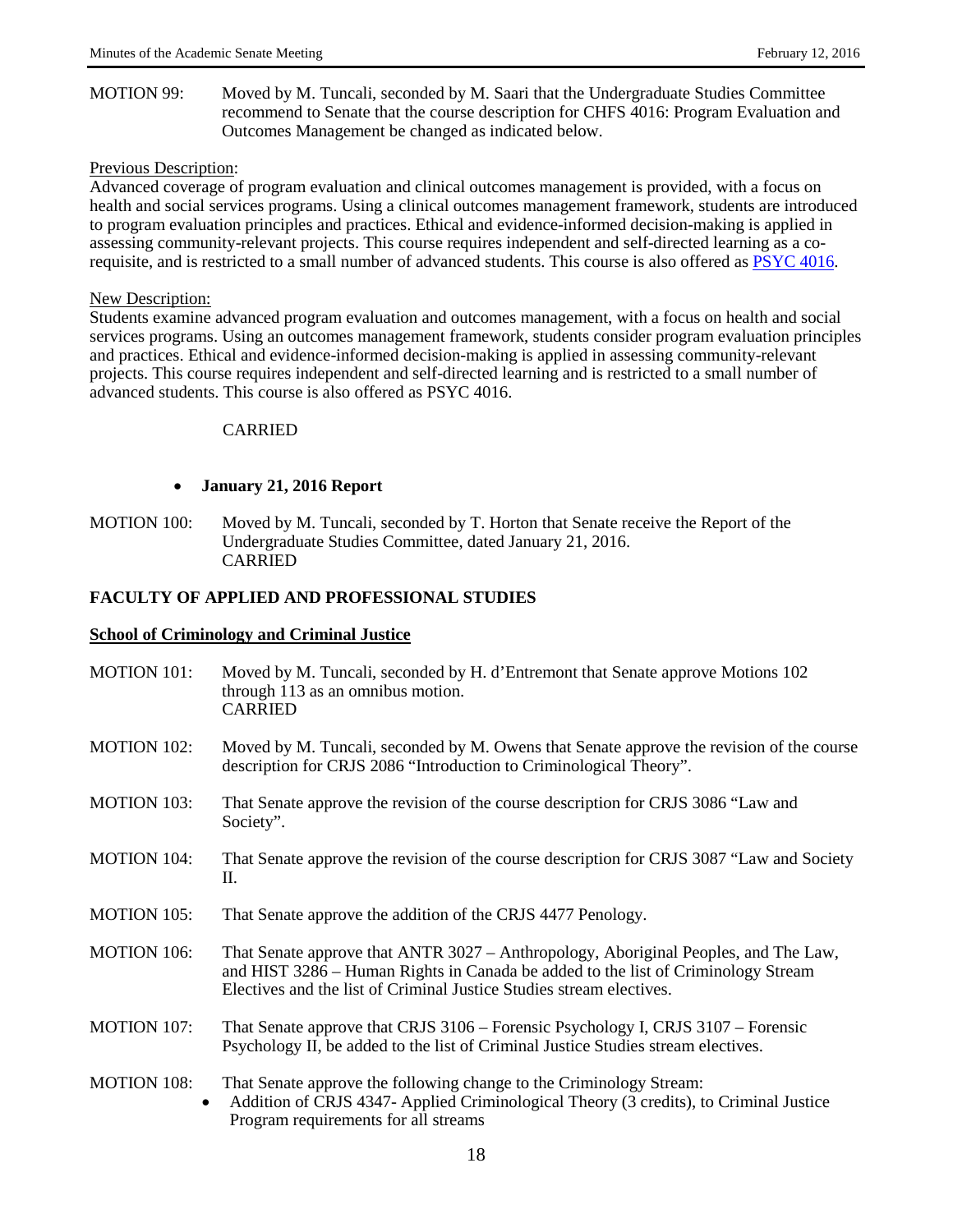| <b>MOTION 109:</b> | That Senate approve the following change to the Criminal Justice Studies stream:<br>Addition of CRJS 4937 – Seminar in Professional Development (3 credits) to Criminal<br><b>Justice Studies Stream</b>           |
|--------------------|--------------------------------------------------------------------------------------------------------------------------------------------------------------------------------------------------------------------|
| <b>MOTION 110:</b> | That Senate approve the following change to the Policing Stream:<br>Addition of CRJS 4916 Policing and Society (3 credits) and CRJS 4917 Criminal<br>$\bullet$<br>Investigation (3 credits) to the Policing Stream |
| <b>MOTION 111:</b> | That Senate approve the following change to the Corrections Stream:<br>Addition of CRJS 3936 – Youth in Conflict with the Law (3 credits) to the Corrections<br>$\bullet$<br>Stream                                |
| <b>MOTION 112:</b> | That Senate approve that CRJS 4467 and CRJS 4347 no longer be listed as antirequisites to<br>one another.                                                                                                          |
| <b>MOTION 113:</b> | That Senate approve the addition of CRJS 4347 as a prerequisite for CRJS 4467.                                                                                                                                     |
|                    | <b>CARRIED</b>                                                                                                                                                                                                     |
| <b>Social Work</b> |                                                                                                                                                                                                                    |
| <b>MOTION 114:</b> | Moved by M. Tuncali, seconded by L. Chen that Senate approve the addition of SWRK 3007<br>to the Bachelor of Social Work degree.<br><b>CARRIED</b>                                                                 |
| <b>MOTION 115:</b> | Moved by M. Tuncali, seconded by G. Brown that Senate approve the addition of SWRK                                                                                                                                 |

- 3107 to the Bachelor of Social Work degree. CARRIED
- MOTION 116: Moved by M. Tuncali, seconded by A. Ackerman that Senate approve the addition of SWRK 3207 to the Bachelor of Social Work degree. CARRIED
- MOTION 117: Moved by M. Tuncali, seconded by S. Renshaw that Senate approve the addition of SWRK 3307 to the Bachelor of Social Work degree. CARRIED

## **Faculty of Arts and Science**

## **English**

- MOTION 118: Moved by M. Tuncali, seconded by M. Owens that Senate approve the addition of ACAD 3006 Mentoring the Writer to the Nipissing University Academic Calendar under Academic Writing. CARRIED
	- **January 28, 2016 Report**
- MOTION 119: Moved by M. Tuncali, seconded by T. Parkes that Senate receive the Report of the Undergraduate Studies Committee, dated January 28, 2016. CARRIED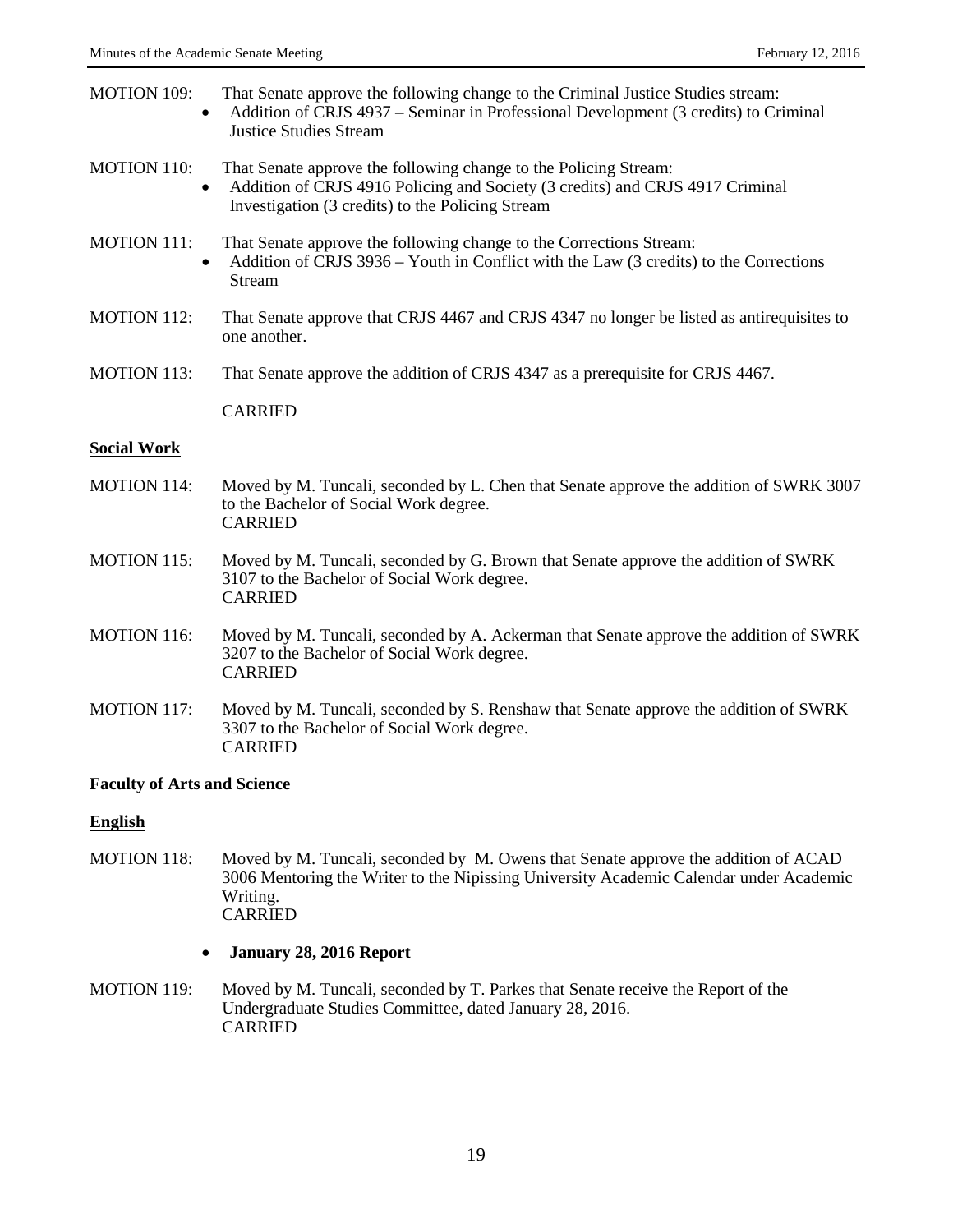## **FACULTY OF APPLIED AND PROFESSIONAL STUDIES**

#### **School of Business**

- MOTION 120: Moved by M. Tuncali, seconded by A. Armenakyan that Senate approve that the delivery of ORGS 1136 be listed in the Academic Calendar as a 3 hour lecture per week rather than the current listing as 1.5 hours lecture and 1.5 hours lab per week. CARRIED
- MOTION 121: Moved by M. Tuncali, seconded by L. Chen that Senate approve the change in the description of ADMN 2606 in the Academic Calendar to include the 3 hour lecture breakdown of 2 hours classroom lecture and 1 hour lab per week which has been the past and current practice. CARRIED

### **School of Nursing**

- MOTION 122: Moved by M. Tuncali, seconded by N. Kozuskanich that Senate approve that the Undergraduate Studies Committee approve Motions 123-130 as an omnibus Motion. CARRIED
- MOTION 123: Moved by M. Tuncali, seconded by K. McCullough that Senate approve the revision of the course description for NSGD 4006/NURS 4006 Nursing Informatics.
- MOTION 124: That Senate approve the revision of the course hours and description for the course NSGD 4026/NURS 4026 Clinical Practicum – Advanced Nursing Practice.
- MOTION 125: That Senate approve the revision of the course description for the course NSGD 2107/NURS 2107 Reflective Practice for RPN to BScN.
- MOTION 126: That Senate approve that the prerequisite NSGD 2007 be added to already existing list of prerequisites for the course NSGD 2028 Clinical Practicum – Nursing in Specialized Settings (Mental Health).
- MOTION 127: That Senate approve that the prerequisite NSGD 2017 be added to the already existing list of pre-requisites for the course NSGD 2029 Clinical Practicum – Nursing in Specialized Settings (Mat. Child).
- MOTION 128: That Senate approve the name change for the course NSGD 2007/NURS 2007 Therapeutic Relationships.
- MOTION 129: That Senate approve the name change and course description for the course NSGD 2017/NURS 2017 Nursing Across the Lifespan.
- MOTION 130: That Senate approve the replacement of UNIV 1011 University Success with ACAD 1601 – Academic Writing in the RPN to BScN Bridging Program.

CARRIED

#### **Scholar Practitioner Program (SPP):**

MOTION 131: Moved by M. Tuncali, seconded by K. McCullough that Senate approve the addition to the Scholar Practitioner Program degree requirements to include a maximum length of completion to within three calendar years. CARRIED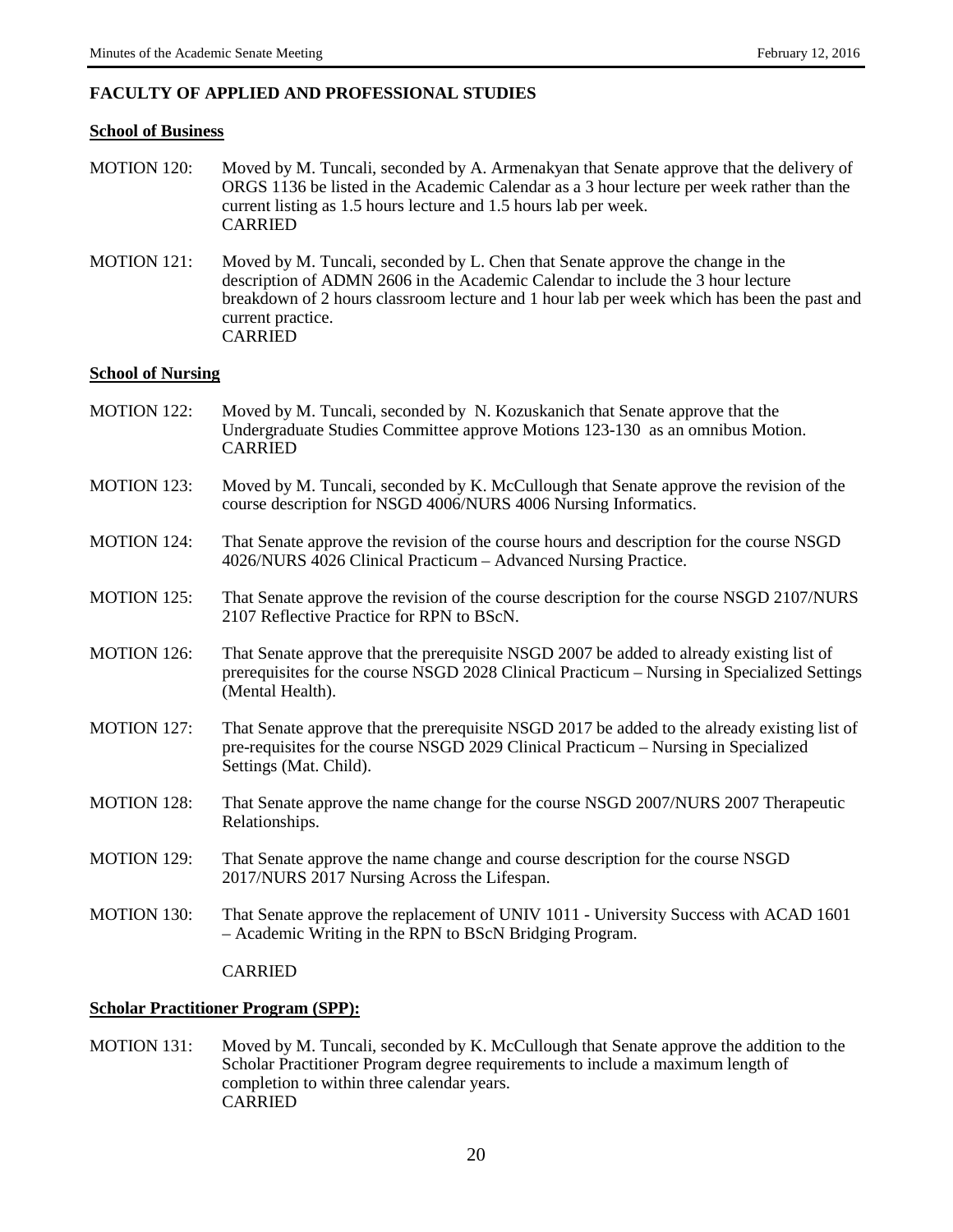#### **Social Work**

MOTION 132: Moved by M. Tuncali, seconded by A. Ackerman that Senate approve that the prerequisite for all 4000 level SWRK courses be changed as follows:

From: 4<sup>th</sup> year standing

To: SWRK 3106, SWRK 3206, SWRK 3306, SWRK 3406, SWRK 3506, SWRK 3606, SWRK 3706 and SWRK 3806

CARRIED

#### **FACULTY OF ARTS AND SCIENCE**

#### **Biology and Chemistry**

- MOTION 133: Moved by M. Tuncali, seconded by M. Saari that Senate approve Motions 134-144 as an omnibus Motion. CARRIED
- MOTION 134: Moved by M. Tuncali, seconded by M. Saari that Senate approve that the title of ENSC 2006 Topics in Environmental Science be changed to Global and International Topics in Environmental Science.
- MOTION 135: That Senate approve that the title of ENSC 2007 Topics in Environmental Science II be changed to Canadian Topics in Environmental Science.
- MOTION 136: That Senate approve that the course ENSC 3006 (cross-coded as BIOL 3006) Environmental Interpretation and Communication be unbanked.
- MOTION 137: That Senate approve that the course description for ENSC 3006 (cross-coded as BIOL 3006) Environmental Interpretation and Communication be changed as follows:
- From: Through the exploration of a forest ecology theme, the student will develop interpretation and communication skills in environmental science. Lectures in introductory forest ecology will provide a framework for examining various aspects of research, including: literature review; experimental design and technique; data interpretation and presentation; scientific writing; and the use of various tools in preparing and presenting seminars, posters and scientific documents. This information will be applied directly to individual and/or group research projects. One or two required field trips will be taken on weekends early in the term. (future tense; 89 words)
- To: Students develop interpretation and communication skills in environmental science. Lectures provide a framework for studying many diverse aspects of the environment. Students review key scientific literature while focusing on experimental design, techniques, data interpretation, and communication of results. The course involves seminar presentations, round table discussions, written assignments, and research projects. Students will participate in field trips throughout the course. This course is also offered as BIOL 3006. (present tense; 65 words)
- MOTION 138: That Senate approve that the pre-requisites for ENSC 3006 (cross-coded as BIOL 3006) Environmental Interpretation and Communication be changed, as follows: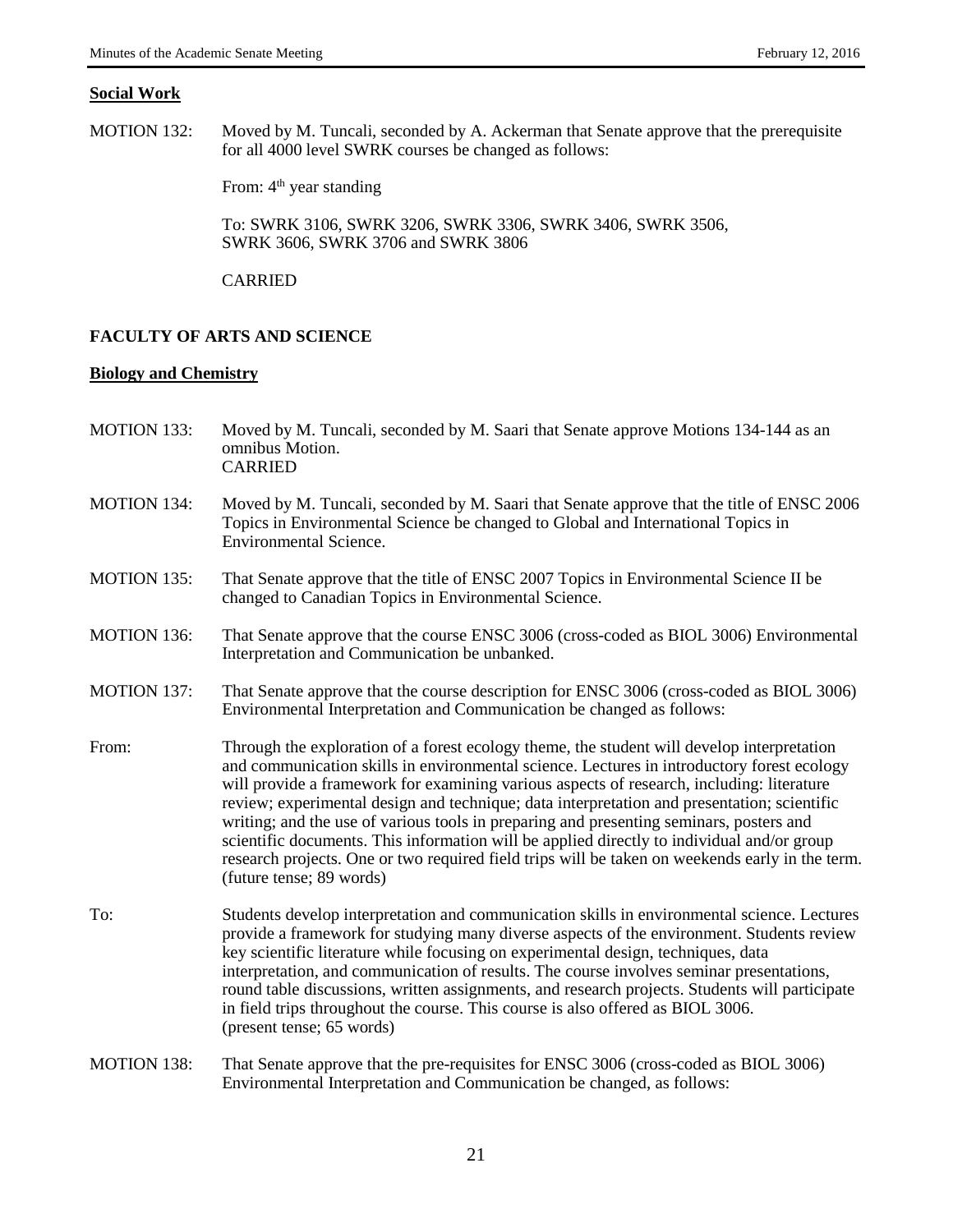### **From:** BIOL 2446

**To:** BIOL 2446 or ENSC 2006 or ENSC 2007

- MOTION 139: That Senate approve the addition of CHEM 2056 Introduction to Physical Chemistry.
- MOTION 140: That Senate approve the addition of CHEM 4206 Electrochemistry.
- MOTION 141: That Senate approve the addition of BIOL 2447 Ecology of Ontario Trees and Forests.
- MOTION 142: That Senate approve the addition of BIOL 3447 Silviculture.
- MOTION 143: That Senate approve the addition of BIOL 3227 Nutrition.
- MOTION 144: That Senate approve the deletion of BIOL 4227 Nutrition.

CARRIED

MOTION 145: Moved by M. Tuncali, seconded by D. Campbell that Senate approve the curriculum for the proposed Certificate in Forest Resource Management and Conservation. CARRIED

## **Computer Science and Mathematics**

MOTION 146: Moved by M. Tuncali, seconded by M. Saari that Senate approve the addition of PHYS 3007 Computational Physics. CARRIED

#### **English**

MOTION 147: Moved by M. Tuncali, seconded by M. Owens that Senate approve the addition of ENGL 3196 Dangerous Liaisons: The 18th-Century Novel. CARRIED

#### **Fine and Performing Arts**

MOTION 148: Moved by M. Tuncali, seconded by B. Hatt that Senate approve the course title for FAVA 2236: Modern Art History be changed to FAVA 2236: Art Against the Academy, and the course description be changed as follows:

From

In this course, students will explore art and design practices during the nineteenth and twentieth centuries. In particular, students will examine these practices in relation to the rapid changes of social and political life that characterize modernity, such as urbanization, industrialization, technological innovation, global capitalism, and colonialism.

To

In this course, students explore subversive art practices during the "long" nineteenth century (1789 – 1914). In particular, students examine how dominant modes of institutional art production were reshaped to reflect a wider awareness of global visual cultures following colonization and imperialism; the destabilization of power dynamics within the discourses that framed aesthetics; and the shifting political and social realities of industrialized life.

## CARRIED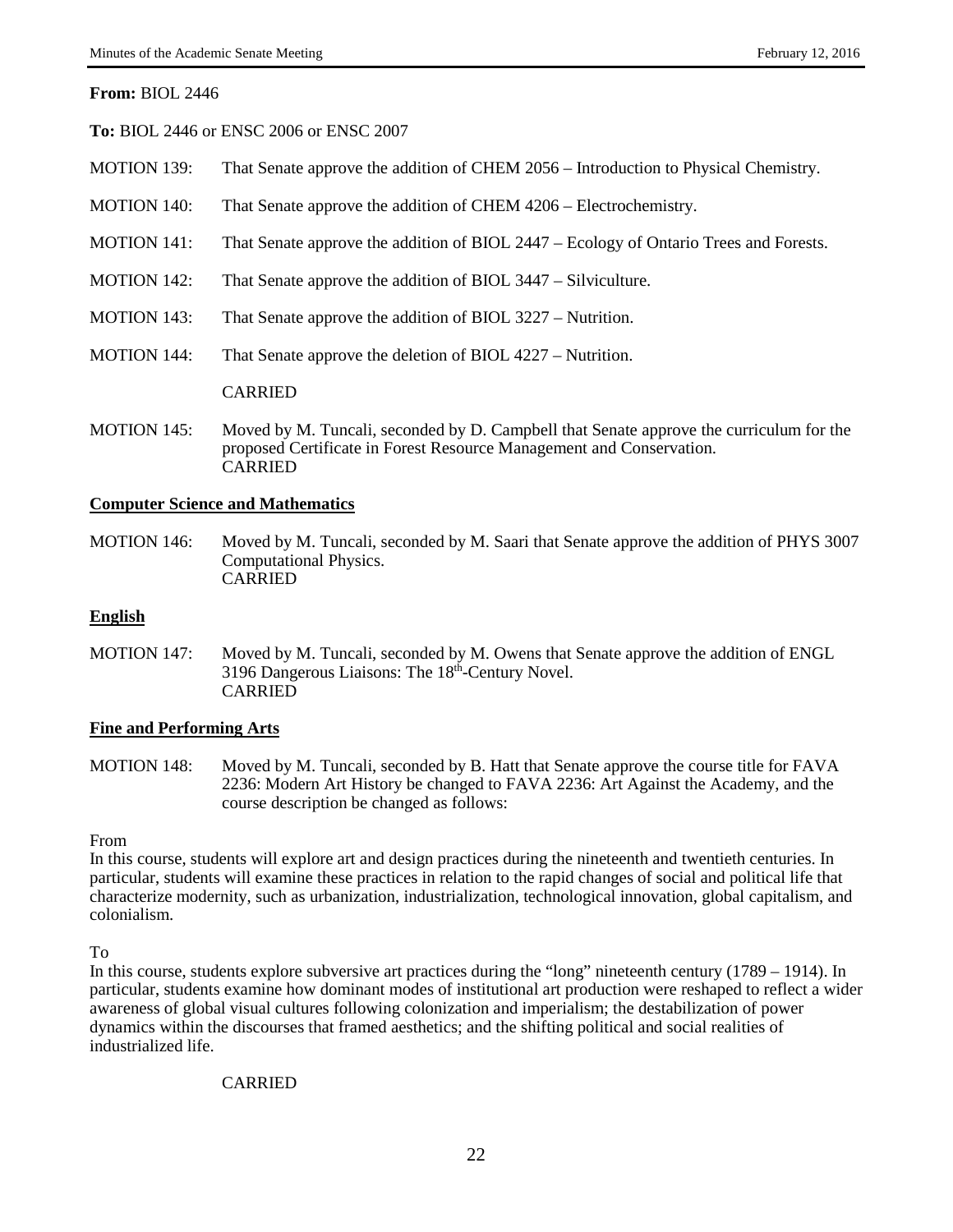### **History**

- MOTION 149: Moved by M. Tuncali, seconded by R. Gendron that Senate approve the addition of HIST 2167: Bodies and Nature in the Environmental Era. CARRIED MOTION 150: Moved by M. Tuncali, seconded by N. Kozuskanich that Senate approve the addition of
- HIST 3517 Topics in American History. CARRIED
- MOTION 151: Moved by M. Tuncali, seconded by N. Kozuskanich that Senate approve the modification to the title of HIST 3427 from Britain 1560–1660 to Crown, Community and Conflict in Britain, 1560–1660.

Existing title: Britain 1560–1660

New title: Crown, Community and Conflict in Britain, 1560–1660 Short title webadvisor only: Crown and Conflict in Britain

#### CARRIED

- MOTION 152: Moved by M. Tuncali, seconded by R. Gendron that Senate approve the addition of HIST 4435: Sexuality and Gender in Europe, 1300–1600. CARRIED
- MOTION 153: Moved by M. Tuncali, seconded by M. Owens that Senate approve that HIST 4425: the Era of the Renaissance be deleted. CARRIED

### **Political Science, Philosophy and Economics**

- MOTION 154: Moved by M. Tuncali, seconded by G. Brown that Senate approve the addition of POLI 1007 Globalization and Global Citizenship. CARRIED
- MOTION 155: Moved by M. Tuncali, seconded by R. Gendron that Senate approve the revision of Political Science program requirements for Honours Specialization, Specialization, Major and Minor, with required courses including both POLI 1006, Politics, Power and the Common Good and POLI 1007, Globalization and Global Citizenship. CARRIED

## **Religions and Cultures**

- MOTION 156: Moved by M. Tuncali, seconded by S. Srigley that Senate approve the addition of RLCT 4006 Advanced Studies in Religion. CARRIED
- MOTION 157: Moved by M. Tuncali, seconded by S. Srigley that Senate approve the addition of RLCT 4016 Advanced Studies in Religion. CARRIED

## **University Success**

MOTION 158: Moved by M. Tuncali, seconded by T. Parkes that Senate approve that the course title for UNIV 1011 Student Success: Theory and Practice be changed to UNIV 1011: Academic Success: Theory and Practice, and the course description be changed as follows: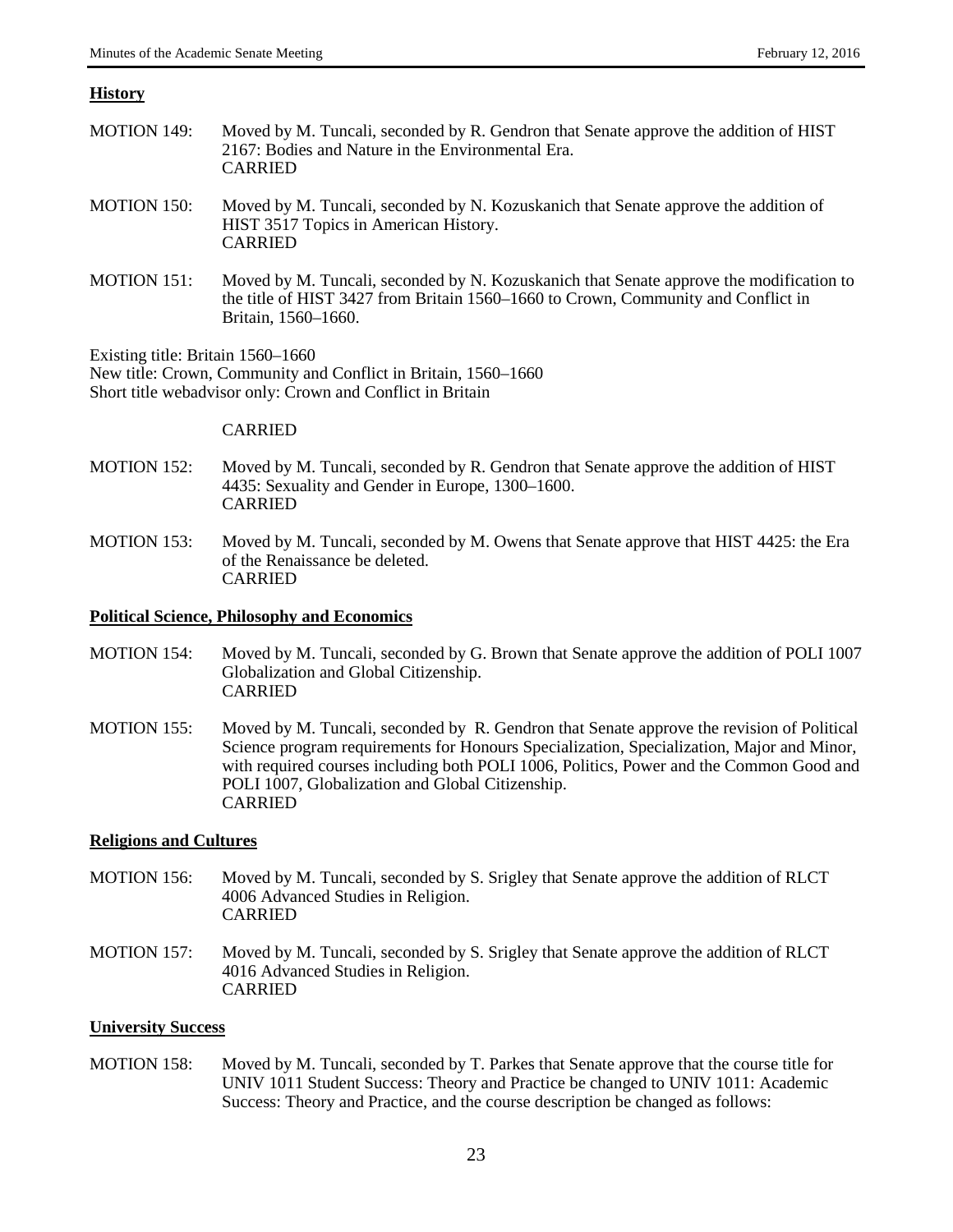Original Title: Student Success: Theory and Practice

Original Course Description:

This introductory course is designed to help students understand and integrate effectively to the university environment, through the development of attitudes, skills and knowledge which promote success in higher education. Students will explore and examine methods for achieving success which are grounded in theory drawn from various disciplines and human development models related to academic, personal and social growth. Topics include learning styles and study skills, research and library skills, critical thinking, communication skills, time and stress management, health and wellness, career planning and job search and academic planning. This course is team taught, using a variety of instructional methods. Small class sizes ensure individual attention and encourage collegiality.

New Title: Academic Success: Theory and Practice

New Course Description:

Through the development of attitudes and skills that promote success in higher education, students learn how to function effectively in the academic environment. Students examine and apply theory drawn from various disciplines and human development models to their academic, personal, and social growth. Topics include time management, critical thinking, reading, and writing skills, learning styles and study skills, research and library skills, communication and online skills, as well as academic and career planning.

## CARRIED

## Banking Courses

For Information Only:

The following courses were not offered in the past five calendar years and were automatically banked by the Registrar's Office (Senate Motion passed on May 20, 2011).

# **SCHULICH SCHOOL OF EDUCATION**

# **Adult Education**

MOTION 159: Moved by M. Tuncali, seconded by B. Hatt that Senate approve Motions 160-189 as an omnibus Motion. CARRIED

## Required Courses:

- MOTION 160: Moved by M. Tuncali, seconded by B. Hatt that Senate approve the addition of the course ADED 2706 Understanding the Adult Learner as a required course in the Bachelor of Education in Adult Education program.
- MOTION 161: That Senate approve the addition of the course ADED 2707 Professional Ethics for Adult Educators as a required course in the Bachelor of Education in Adult Education program.
- MOTION 162: That Senate approve the addition of the course ADED 3706 Strategies for the Adult Learner as a required course in the Bachelor of Education in Adult Education program.
- MOTION 163: That Senate approve the addition of the course ADED 3707 Curriculum Design for Adult Educators as a required course in the Bachelor of Education in Adult Education program.

Practicum Courses:<br>MOTION 164:

- That Senate approve the addition of the course ADED 2778 Practicum in Adult Education I as a required course in the Bachelor of Education in Adult Education program.
- MOTION 165: That Senate approve the addition of the course as a required course ADED 3778 Practicum in Adult Education II in the Bachelor of Education in Adult Education program.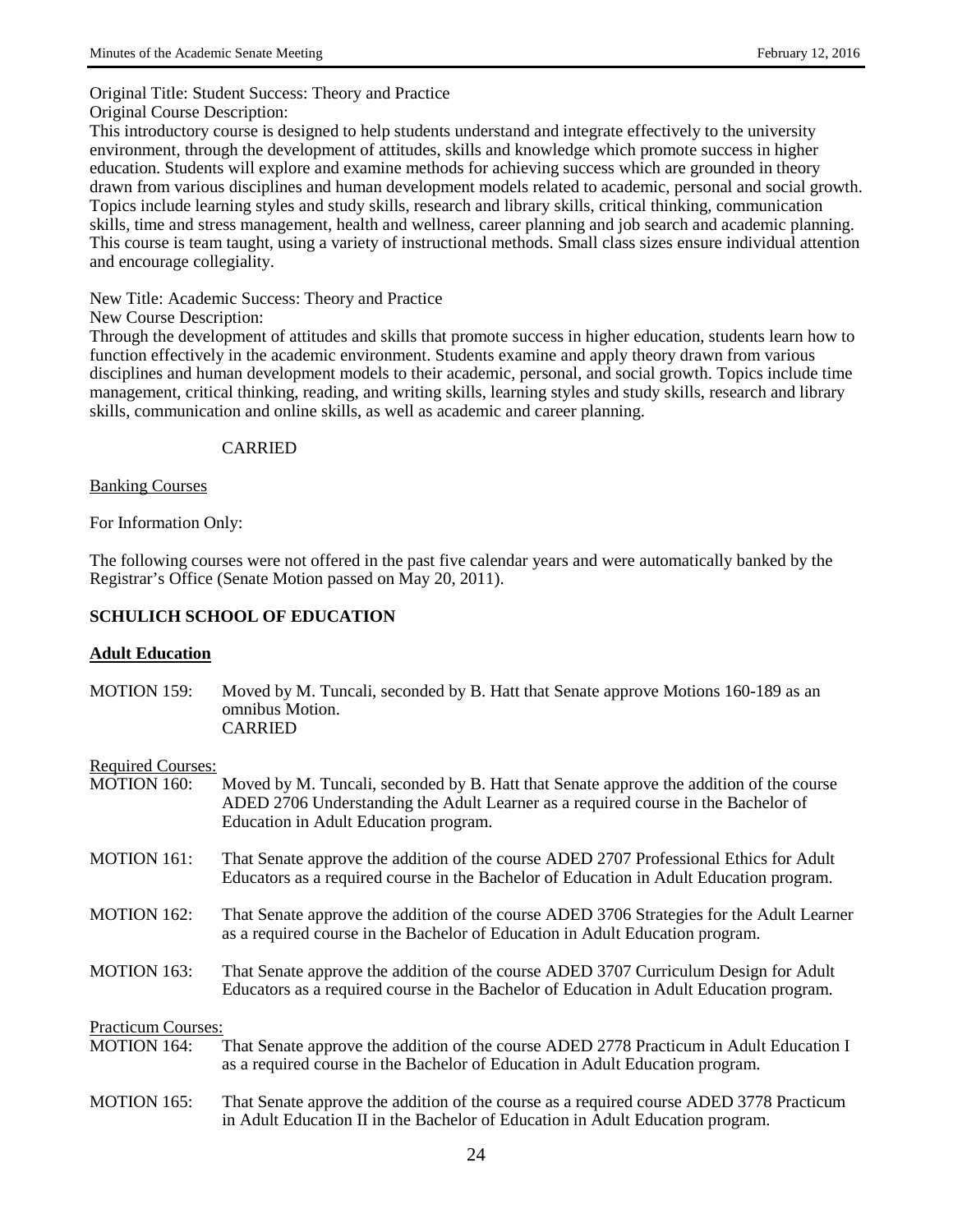| <b>MOTION 166:</b>                             | That Senate approve the addition of the course as a required course ADED 4778 Practicum<br>in Adult Education III in the Bachelor of Education in Adult Education program.                                                                 |
|------------------------------------------------|--------------------------------------------------------------------------------------------------------------------------------------------------------------------------------------------------------------------------------------------|
| <b>Elective Courses:</b><br><b>MOTION 167:</b> | That Senate approve the addition of the course ADED 2716 Assessment and Evaluation of<br>the Adult Learner as an elective course in the Bachelor of Education in Adult Education<br>program.                                               |
| <b>MOTION 168:</b>                             | That Senate approve the addition of the course ADED 2717 Development of Professional<br>Learning Assessment as an elective course in the Bachelor of Education in Adult Education<br>program.                                              |
| MOTION 169:                                    | That Senate approve the addition of the course ADED 2726 Diversity and Inclusion in Adult<br>Learning as an elective course in the Bachelor of Education in Adult Education program.                                                       |
| <b>MOTION 170:</b>                             | That Senate approve the addition of the course ADED 2727 Foundations of Adult Education<br>as an elective course in the Bachelor of Education in Adult Education program.                                                                  |
| <b>MOTION 171:</b>                             | That Senate approve the addition of the course ADED 2736 Informal and Flexible Contexts<br>for Adult Learners as an elective course in the Bachelor of Education in Adult Education<br>program.                                            |
| <b>MOTION 172:</b>                             | That Senate approve the addition of the course ADED 3716 Introduction to Leadership in<br>Adult Education as an elective course in the Bachelor of Education in Adult Education<br>program.                                                |
| <b>MOTION 173:</b>                             | That Senate approve the addition of the course ADED 3717 Literacy development in the<br>Adult Education Context – Part 1: Adult Basic Education Programs as an elective course in<br>the Bachelor of Education in Adult Education program. |
| <b>MOTION 174:</b>                             | That Senate approve the addition of the course ADED 3726 Teaching Adults through<br>Technology as an elective course in the Bachelor of Education in Adult Education program.                                                              |
| <b>MOTION 175:</b>                             | That Senate approve the addition of the course ADED 3727 The Respectful Workplace:<br>Principles and Practices for Adult Educators as an elective course in the Bachelor of<br>Education in Adult Education program.                       |
| <b>MOTION 176:</b>                             | That Senate approve the addition of the course ADED 3736 Counselling the Adult Learner<br>as an elective course in the Bachelor of Education in Adult Education program.                                                                   |
| <b>MOTION 177:</b>                             | That Senate approve the addition of the course ADED 3737 Adult Education and Human<br>Resources Management as an elective course in the Bachelor of Education in Adult<br>Education program.                                               |
| <b>MOTION 178:</b>                             | That Senate approve the addition of the course ADED 3746 Adult Education in the<br>Workplace as an elective course in the Bachelor of Education in Adult Education program.                                                                |
| <b>MOTION 179:</b>                             | That Senate approve the addition of the course ADED 3747 Adult Learning Disabilities as an<br>elective course in the Bachelor of Education in Adult Education program.                                                                     |
| <b>MOTION 180:</b>                             | That Senate approve the addition of the course ADED 3756 Evaluating Education Programs<br>for Adults as an elective course in the Bachelor of Education in Adult Education program.                                                        |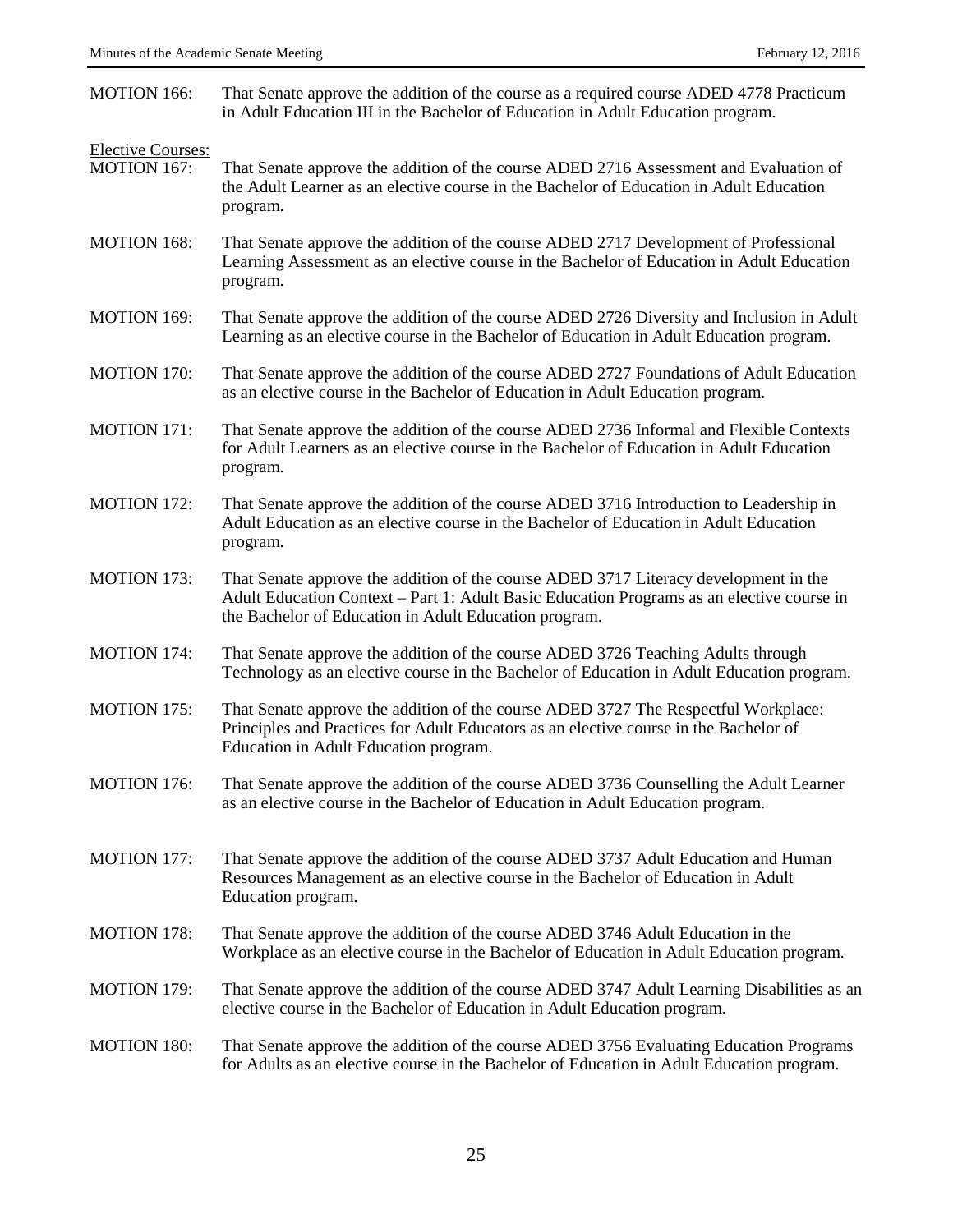| <b>MOTION 181:</b> | That Senate approve the addition of the course ADED 3757 Understanding the Role of<br>Community in Adult Learning as an elective course in the Bachelor of Education in Adult<br>Education program.                                                   |
|--------------------|-------------------------------------------------------------------------------------------------------------------------------------------------------------------------------------------------------------------------------------------------------|
| <b>MOTION 182:</b> | That Senate approve the addition of the course ADED 3766 Work and Learning in<br>Organizations as an elective course in the Bachelor of Education in Adult Education<br>program.                                                                      |
| <b>MOTION 183:</b> | That Senate approve the addition of the course ADED 3767 Education for Adult Learners<br>with Special Needs as an elective course in the Bachelor of Education in Adult Education<br>program.                                                         |
| <b>MOTION 184:</b> | That Senate approve the addition of the course ADED 4716 Literacy Development in the<br>Adult Education Context - Part 2: Literacy Theorists for the Adult Educator as an elective<br>course in the Bachelor of Education in Adult Education program. |
| <b>MOTION 185:</b> | That Senate approve the addition of the course ADED 4717 Writing Proposals for the<br>Funding of Adult Education as an elective course in the Bachelor of Education in Adult<br>Education program.                                                    |
| <b>MOTION 186:</b> | That Senate approve the addition of the course ADED 4726 Adult Education and Creativity<br>as an elective course in the Bachelor of Education in Adult Education program.                                                                             |
| <b>MOTION 187:</b> | That Senate approve the addition of the course ADED 4727 Adult Education for the Older<br>Adult as an elective course in the Bachelor of Education in Adult Education program.                                                                        |
| <b>MOTION 188:</b> | That Senate approve the addition of the course ADED 4736 Adult Education in the Global<br>Context as an elective course in the Bachelor of Education in Adult Education program.                                                                      |
| <b>MOTION 189:</b> | That Senate approve the addition of the course ADED 4747 Transformative Learning in<br>Adult Education as an elective course in the Bachelor of Education in Adult Education<br>program.                                                              |

CARRIED

# **POLICIES**

# Advanced Standing Polices

- MOTION 190: Moved by M. Tuncali, seconded by T. Parkes that Senate approve the Advanced Standing Policy Modification for Biotechnology Technician and Technologist Diploma Graduates from Canadore College. CARRIED
- MOTION 191: Moved by M. Tuncali, seconded by G. Brown that Senate approve the Advanced Standing Policy Modification for Environmental Technician – Protection and Compliance Diploma Graduates from Canadore College. CARRIED

Admission Policy Modification

MOTION 192: Moved by M. Tuncali, seconded by G. Brown that Senate approve the Bachelor of Science in Nursing – Scholar Practitioner Program admission policy modification. CARRIED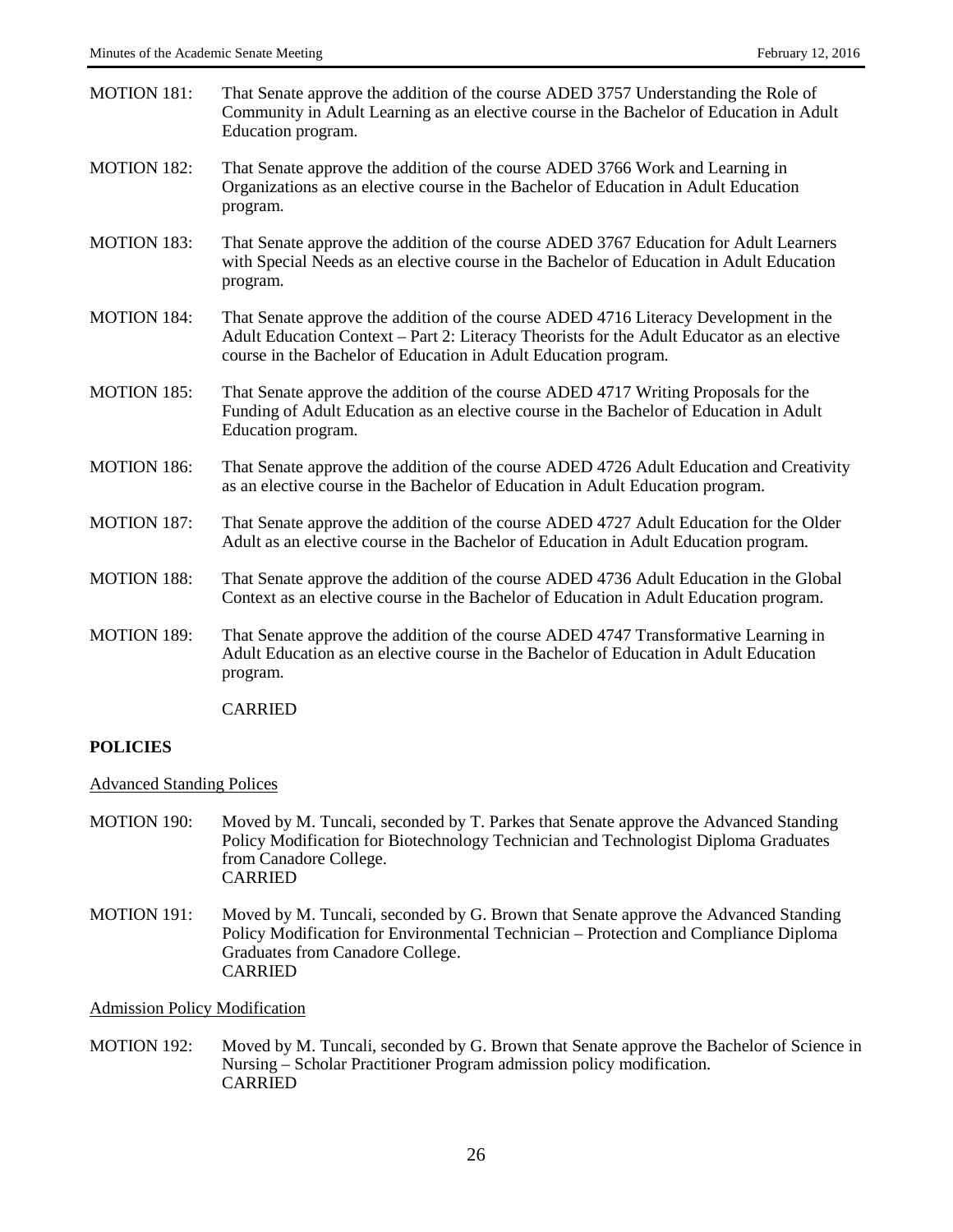## **GRADUATE STUDIES COUNCIL**

- MOTION 193: Moved by H. d'Entremont, seconded by B. Hatt that the report of the Graduate Studies Council dated January 29, 2016 be received. CARRIED
- MOTION 194: Moved by H. d'Entremont, seconded by T. Horton that Senate approve the prerequisite for enrollment in EDUC 5186 Research Project and Seminar be amended to read: "15 credits, including EDUC 5157 Survey of Research Methods." CARRIED

#### **PLANNING AND PRIORITIES COMMITTEE**

MOTION 195: Moved by H. d'Entremont, seconded by G. Brown that the Report of the Planning and Priorities Committee dated January 22, 2016, be received. CARRIED

#### OTHER BUSINESS

MOTION 196: Moved by M. DeGagné, seconded by R. Gendron that Senate move in camera.

President DeGagné gave a report from the Chancellor's Selection Committee and the Honorary Degrees Subcommittee.

#### REPORTS FROM OTHER BODIES

#### Board of Governors

Board representative Senator Berube gave the Board update. She announced that the Board will be moving to 6 meetings per year from the current 5 this fall. This is to help improve communication with all Board members as there are currently several large gaps between meetings. She advised that she had recently attended the COU Executive Heads and Chairs conference in Toronto. She also advised that the Provincial government is still working through the new funding model with no date set for completion. She also informed that all universities in Ontario are struggling with changing government control as Boards try to control fiscal responsibility and sustainability.

#### NEW BUSINESS

- MOTION 197: Moved by M. Tuncali, seconded M. Owens that Senate approve that ENGL 3095: Restoration and Eighteenth-Century Literature, be banked. *(voted on electronically by the USC 02032016)* CARRIED
- MOTION 198: Moved by H. d'Entremont, seconded by M. Tuncali that Senate approve the revised Chancellor's Award for Excellence in Research. CARRIED
- MOTION 199: Moved by M. Tuncali, seconded by S. Renshaw that Senate consider receipt of the Graduation Applicants dated February 8, 2016. CARRIED